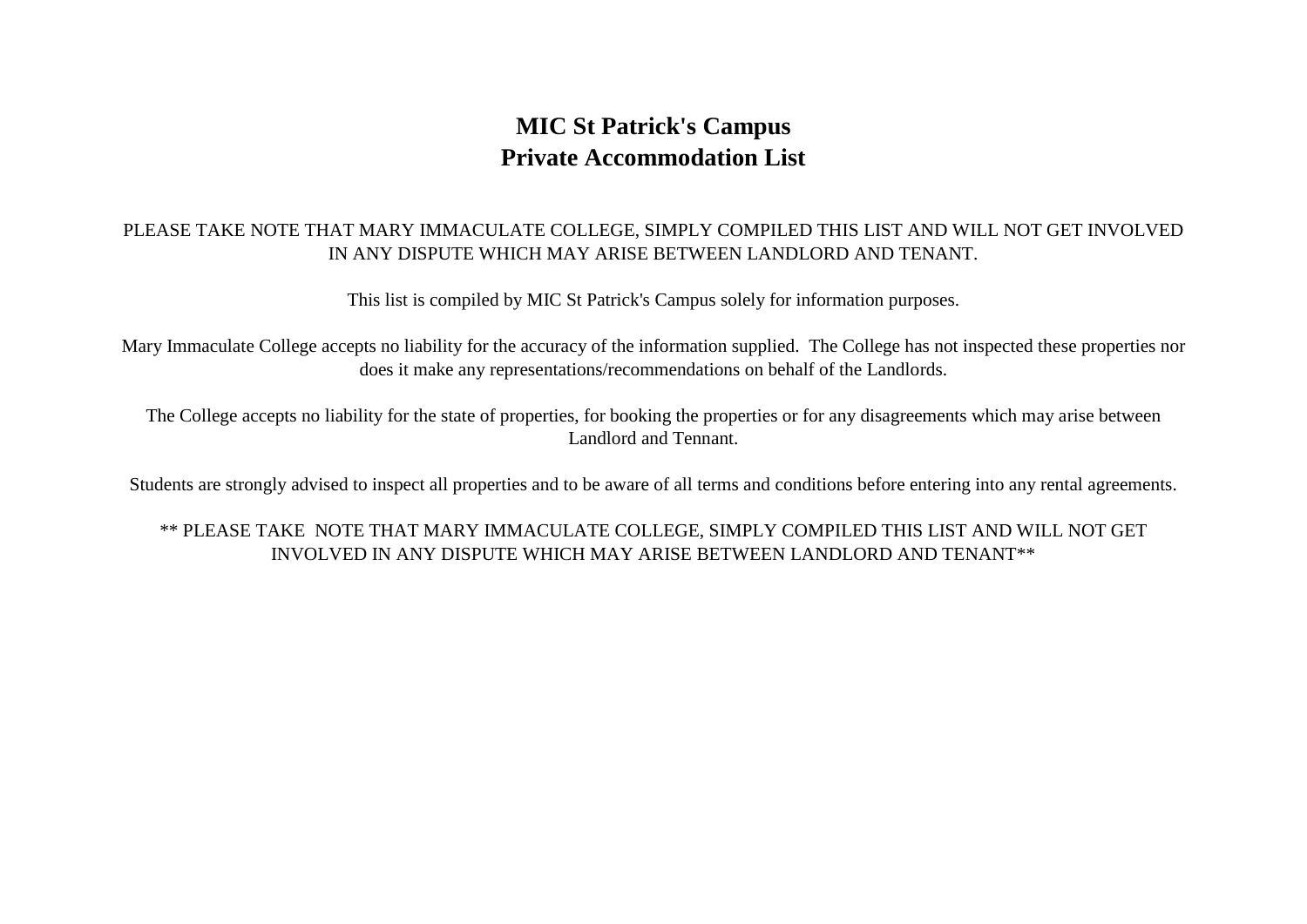| <b>Name</b>        | <b>Address</b>                               | <b>Contact</b> | <b>Distance from</b> | <b>Description of</b>                                                                                                        | Wifi | Parking | <b>Self-Catering</b> | Cost                                                                           |
|--------------------|----------------------------------------------|----------------|----------------------|------------------------------------------------------------------------------------------------------------------------------|------|---------|----------------------|--------------------------------------------------------------------------------|
|                    |                                              | Telephone      | College              | <b>Accommodation</b>                                                                                                         |      |         | or Full-Board        |                                                                                |
| Linda Cummins      | The Settle,<br>Killinan, Thurles             | 086 0484343    | 2 miles              | 3 bedrooms - 1 double & 2<br>singles with own sitting<br>room & TV                                                           | Yes  | Yes     | Full-Board           | €120 p.p.                                                                      |
| <b>Carmel Reid</b> | 205 Rosemount,<br>Thurles                    | 087 6102097    | 10 mins              | 1 Double Bedroom                                                                                                             | Yes  | Yes     | Self-Catering        | €70.00 per<br>week                                                             |
| Niamh Fahey        | 3, Carraig Duin,<br>Borroway,<br>Thurles     | 087 9618448    | 10 mins walk         | 1 Double Bedroom with<br>T.V.                                                                                                | Yes  | Yes     | Full-Board           | €100.00 per<br>week                                                            |
| Margaret Callanan  | 29 Sean Treacy<br>Avenue, Thurles            | 087 9067133    | 1 km                 | 3 bedrooms/sitting<br>room/bathroom                                                                                          | Yes  | Yes     | Full-Board           | On Application                                                                 |
| Brigitte Hayden    | 11 Fianna Road,<br>Thurles                   | 086 8268393    | 5 mins walk          | 1 bedroom apartment with<br>kitchen/sitting room,<br>shower & toilet.                                                        | Yes  | Yes     | Self-Catering        | € 80 - €90<br>(bills included)                                                 |
| Angela McNeill     | Ramada House,<br>Ballyvoneen,<br>Thurles     | 087 6866290    | I mile               | I double bedroom<br>apartment (can have two<br>single beds) with private<br>entrance, kitchen /sitting<br>room and bathroom. | Yes  | Yes     | Full-Board           | €100.00 per<br>week                                                            |
| Oliver Ryan        | Weathercock<br>House, Parnell<br>St, Thurles | 087 6431284    | 1 km                 | 7 bedroom house. 3<br>ensuite. 2 main<br>bathrooms. Oil fired<br>central heating. Newly<br>refurbished 2016                  | No   | Limited | Self-Catering        | €80.00 for<br>ensuite room,<br>€70 for non<br>ensuite (not<br>including bills) |
| Ursula Quinlan     | Anner Cottage,<br>Dublin Road,<br>Thurles    | 086 1017971    | 5 mins               | 1 double<br>bedroom/kitchen-dining<br>room/sitting room                                                                      |      | Yes     | Self-Catering        | Price on<br>application                                                        |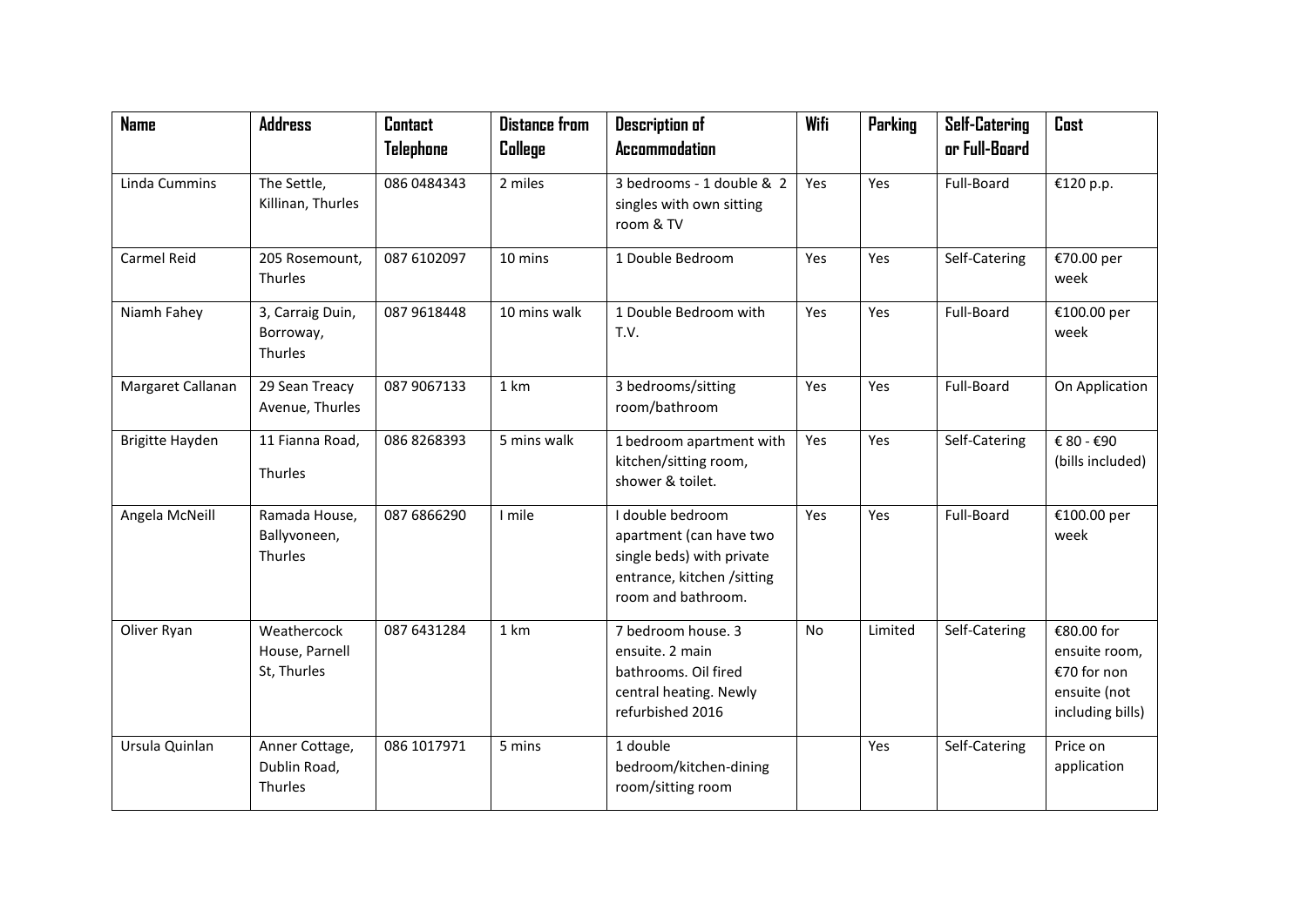| <b>Name</b>          | <b>Address</b>                      | <b>Contact</b>   | <b>Distance from</b>             | <b>Description of</b>                                                     | Wifi | Parking | <b>Self-Catering</b>                       | Cost                                                                             |
|----------------------|-------------------------------------|------------------|----------------------------------|---------------------------------------------------------------------------|------|---------|--------------------------------------------|----------------------------------------------------------------------------------|
|                      |                                     | <b>Telephone</b> | College                          | <b>Accommodation</b>                                                      |      |         | or Full-Board                              |                                                                                  |
| Ann Marie Gleeson    | Mitchel Street,                     | 086 8044617      | $\frac{1}{2}$ km                 | 2 single rooms + 1double                                                  | No   | No      | Self-Catering                              | On application                                                                   |
|                      | Thurles                             | 0504 23279       |                                  | room                                                                      |      |         |                                            |                                                                                  |
| Geraldine<br>Molumby | Jamesville,<br>Kilrush, Thurles     | 087 6779853      | 2 miles                          | 2 en suite double rooms +<br>1 single room & use of<br>sitting room       | Yes  | Yes     | Full-Board                                 | €110 per<br>person<br>sharing. € 100<br>for single<br>room. Can be<br>discussed. |
| Mary Moloney         | Knockeen,<br>Thurles                | 086 8780873      | 2.4 km<br>(footpath for 2<br>km) | 1 double bedroom with<br>bathroom & study/lounge<br>area                  | Yes  | Yes     | Full-Board<br>(Sunday pm to<br>Friday)     | €120.00 per<br>week                                                              |
| Mary Ryan            | 33 College<br>Green, Thurles        | 086 3472629      | 7 mins walk                      | A large room upstairs -<br>Queen Bed<br>1 ensuite bedroom/sitting<br>room | Yes  | Yes     | Full-Board                                 | €100.00<br>(includes<br>heating,<br>laundry & TV)                                |
| Gabrielle Finnan     | 26 The Willows,<br>Thurles          | 086 8459971      | 15 mins walk                     | 2 ensuite rooms +<br>2 single rooms                                       | Yes  | Yes     | Self-Catering                              | On Application                                                                   |
| Sinead McGonagle     | Rahealty,<br>Thurles                | 087 1333520      | 5 km                             | Twin room with large<br>ensuite                                           | Yes  | Yes     | Self-Catering                              | €150.00 per<br>week                                                              |
| Karen Condon         | Lady's Well, Mill<br>Road, Thurles  | 087 2035 200     | 1 minute                         | 4 bedroom house                                                           | Yes  | No      | Self-Catering                              | €70.00 p.p.<br>per week                                                          |
| Anne Clarke          | Clonboo,<br>Templetuohy,<br>Thurles | 086 1964319      | 7 miles<br>(approx)              | Single & Double ensuite<br>rooms                                          | Yes  | Yes     | Self-Catering<br>/continental<br>breakfast | €60 for double<br>& €35 to €40<br>for single                                     |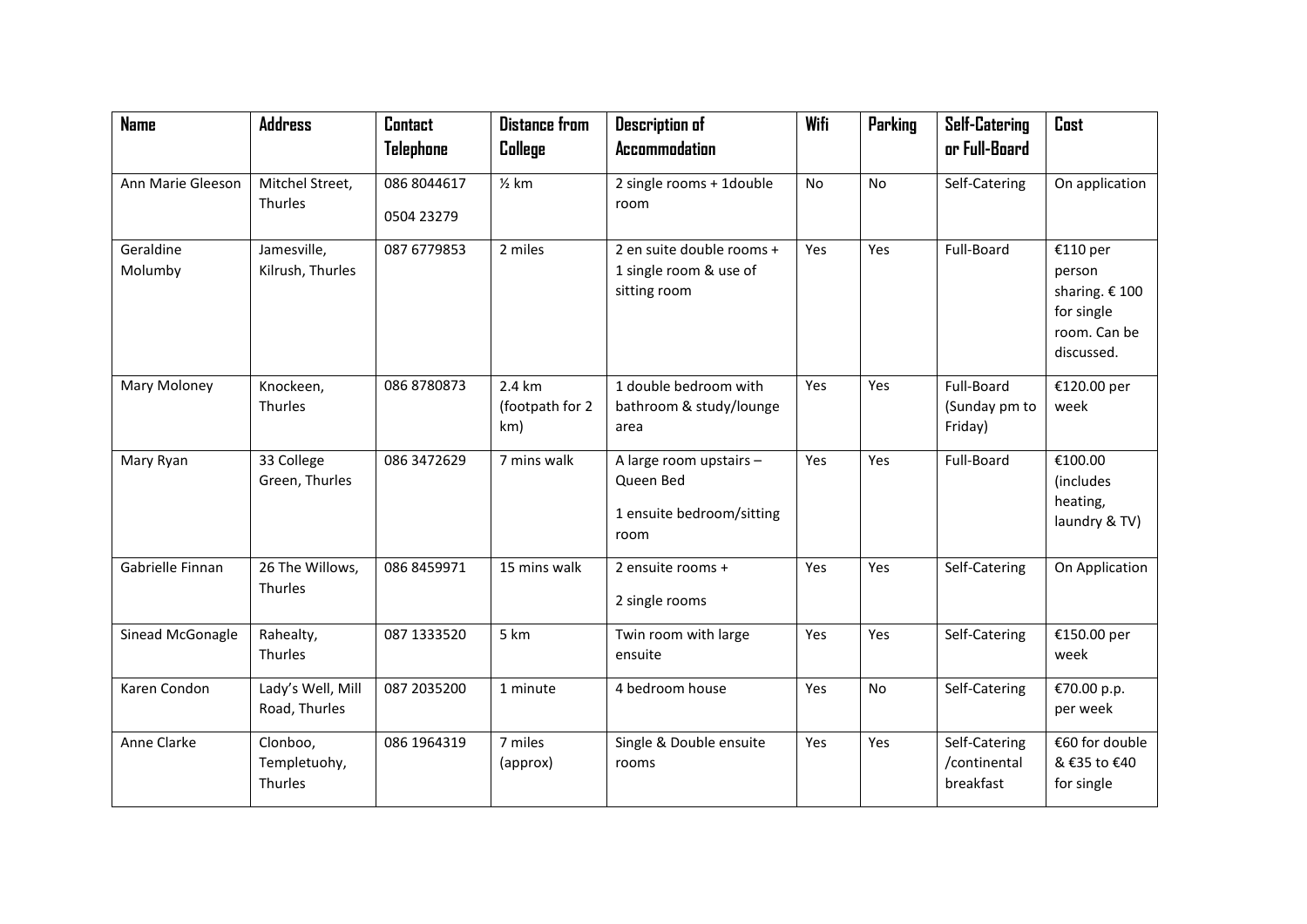| <b>Name</b>         | <b>Address</b>                         | <b>Contact</b><br>Telephone | <b>Distance from</b><br>College | <b>Description of</b><br><b>Accommodation</b>                                          | Wifi | Parking | <b>Self-Catering</b><br>or Full-Board       | Cost                                                          |
|---------------------|----------------------------------------|-----------------------------|---------------------------------|----------------------------------------------------------------------------------------|------|---------|---------------------------------------------|---------------------------------------------------------------|
| <b>Brenda Carey</b> | 22 Rosemount,                          | 087 2614311                 | 15 mins walk                    | 1 single room & 1 double                                                               | Yes  | Yes     | Either                                      | Double room                                                   |
|                     | Thurles                                |                             |                                 | room with ensuite<br>bathroom                                                          |      |         |                                             | €100 full<br>board & Single<br>room €75.00<br>full board      |
| Kathleen Cleary     | 82, Cluain Glas,<br>Thurles            | 087 6690062                 | .5 km                           | 2 rooms - family home                                                                  | Yes  | Yes     | Self-Catering                               | On application                                                |
| Anne Fogarty        | Monadreen,<br>Thurles                  | 086 2215183                 | 10 mins walk                    | 1 double room (2 single<br>beds) with walk in<br>wardrobe & bathroom<br>next door      | Yes  | Yes     | Full-Board<br>(breakfast &<br>evening meal) | €100.00 per<br>week                                           |
| Mary Jo Fanning     | 52 Rosemount,<br>Thurles               | 087 7769226                 | 15 mins walk                    | 2 rooms                                                                                | Yes  | Yes     | Self-catering                               | €70.00 - share<br>bills                                       |
| Deirdre Mason       | 23 Elmwood,<br>Dublin Rd,<br>Thurles   | 087 2034018                 | 1.2 km                          | Large bedroom with<br>double bed, wardrobe,<br>desk & chair. Own<br>bathroom & TV room | Yes  | Yes     | Either                                      | 5 days B&B<br>€70.00<br>5 days $B&B+$<br>evening meal<br>€110 |
| Kevin O'Connell     | 3 Hawthorn Dr,<br>Cabra Rd,<br>Thurles | 086 8568134                 | $10 - 15$ mins<br>walk          | Two bedroom ground floor<br>apartment with back<br>garden                              | No   | Yes     | Self-catering                               | €500.00 per<br>month                                          |
| Marie Leahy         | Rosemount,<br>Thurles                  | 087 6949275                 | 15 mins walk                    | 1 room                                                                                 | Yes  | Yes     | Self-catering                               | On application                                                |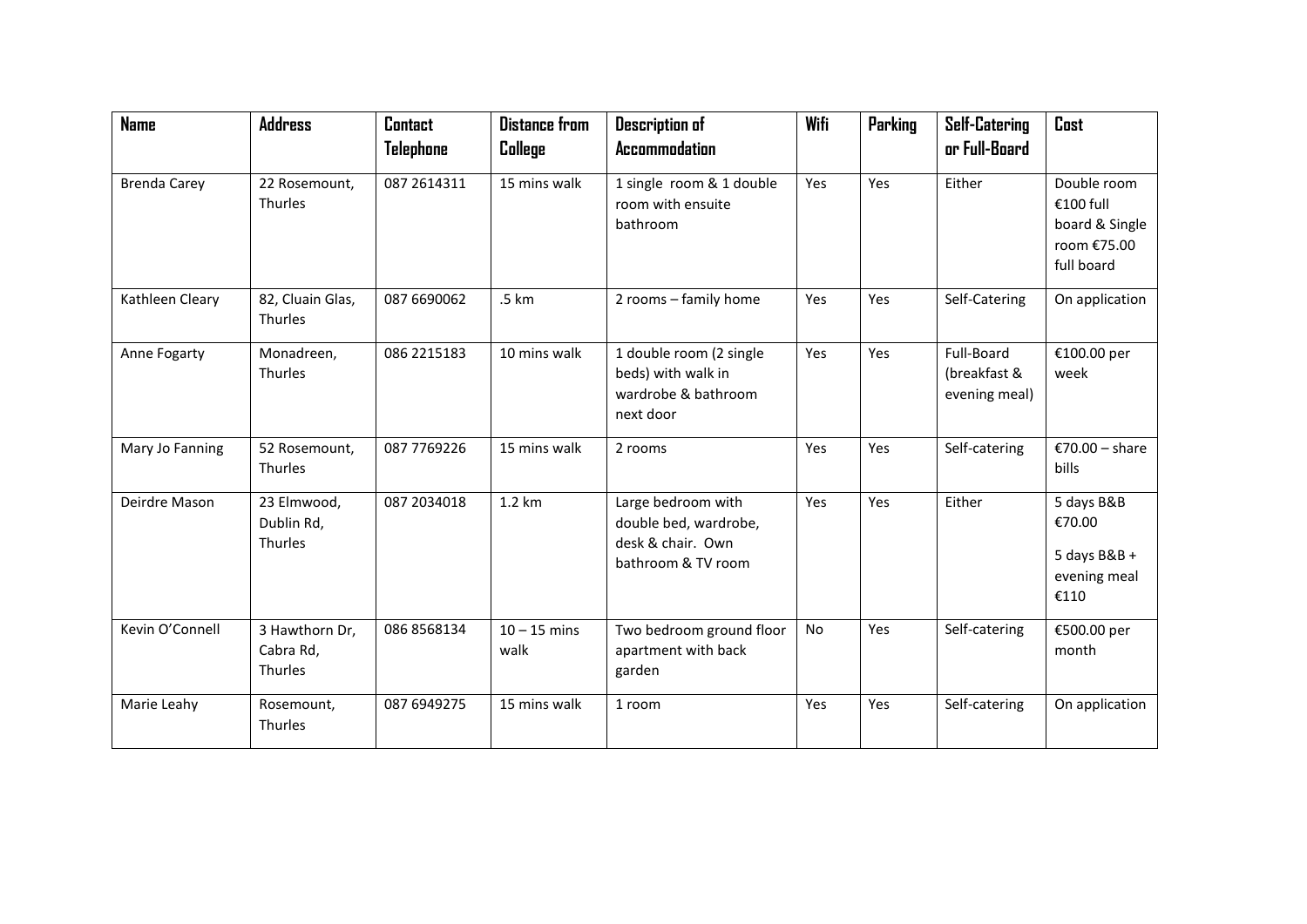| <b>Name</b>            | <b>Address</b>                                              | <b>Contact</b> | <b>Distance from</b>      | <b>Description of</b>                                                                                                                          | Wifi | <b>Parking</b> | <b>Self-Catering</b>                          | Cost                                                                                                                                    |
|------------------------|-------------------------------------------------------------|----------------|---------------------------|------------------------------------------------------------------------------------------------------------------------------------------------|------|----------------|-----------------------------------------------|-----------------------------------------------------------------------------------------------------------------------------------------|
|                        |                                                             | Telephone      | College                   | <b>Accommodation</b>                                                                                                                           |      |                | or Full-Board                                 |                                                                                                                                         |
| Geraldine<br>Mullaney  | 2, Laurel Court,<br>Dublin Rd,<br>Thurles                   | 086 3922933    | 5-10 min walk             | 1 large double room with<br>bathroom                                                                                                           | Yes  | Yes            | Self-catering<br>(Sun p.m. to<br>Friday a.m.) | €350 per<br>month - all<br>bills included                                                                                               |
| Larry Doherty          | 18, Willowmere<br>Drive, Thurles.                           | 087 2671066    | 10 minute walk            | 3 large double sized<br>bedrooms. Shared modern<br>bathroom. Use of kitchen<br>and dining room. Breakfast<br>included. Also tea and<br>coffee. | Yes  | Yes            | $Self -$<br>catering/Full<br>board            | Self-catering.<br>Sun evening to<br>Friday<br>afternoon. €90<br>per week<br>including<br>utility bills,<br>breakfast and<br>tea/coffee. |
| Maggie Doyle           | Cormackstown,<br>Thurles                                    | 087 4100417    | 2 miles                   | House share                                                                                                                                    | Yes  | Yes            | Self-catering                                 | Price on<br>application                                                                                                                 |
| Noreen O'Dwyer         | Graigue, Thurles                                            | 086 8515251    | 5 km                      | Double bedroom with<br>bathroom & sitting room                                                                                                 | Yes  | Yes            | <b>Full Board</b>                             | €100.00 per<br>week                                                                                                                     |
| Marie Byrne            | Sycamore Lodge,<br>Ballinure, Horse<br>& Jockey,<br>Thurles | 087 1374330    | 7 miles                   | I room                                                                                                                                         | No   | Yes            | Full-board<br>Breakfast &<br>dinner           | Price on<br>application                                                                                                                 |
| Michael O'Neill        | Loughtagalla,<br>Thurles                                    | 087 2027152    | Less than 10<br>mins walk | 2 ensuite rooms -<br>1 single & 1 double                                                                                                       | Yes  | Yes            | Self-catering                                 | €70 - €85 per<br>week                                                                                                                   |
| <b>Eleanor Commins</b> | Albany House,<br>Dublin Rd,<br>Thurles                      | 087 4460927    | 10 mins walk              | 2 single rooms                                                                                                                                 |      | Yes            | Self-catering                                 | On application                                                                                                                          |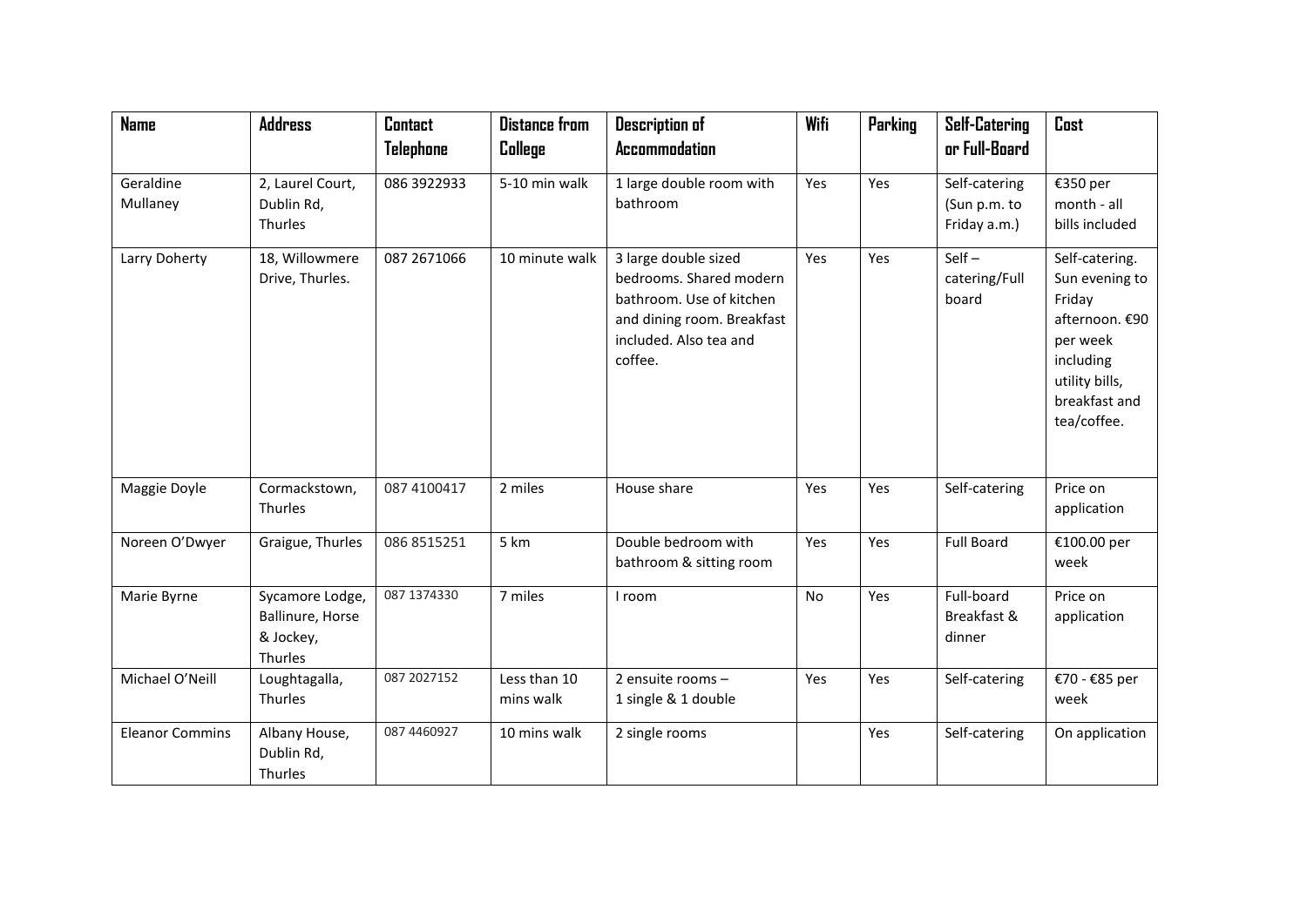| <b>Name</b>           | <b>Address</b>                                | <b>Contact</b> | <b>Distance from</b> | <b>Description of</b>                                                                        | Wifi | Parking | <b>Self-Catering</b>                                | Cost                                                                                    |
|-----------------------|-----------------------------------------------|----------------|----------------------|----------------------------------------------------------------------------------------------|------|---------|-----------------------------------------------------|-----------------------------------------------------------------------------------------|
|                       |                                               | Telephone      | College              | <b>Accommodation</b>                                                                         |      |         | or Full-Board                                       |                                                                                         |
| John Browne           | 19 Elmwood,<br>Dublin Road,<br>Thurles        | 086 2541607    | 5 mins walk          | 1 single & 1 double room                                                                     | Yes  | Yes     | Self-catering                                       | On application                                                                          |
| Ann Conroy            | 40 Hazelwood,<br>Dublin Rd, Thurles           | 087 6863880    | 10 mins walk         | 1 double room                                                                                | Yes  | Yes     | Self-catering                                       | €80.00 per<br>week                                                                      |
| Martin Costigan       | 'Kiltalla',<br>Clongour Road,<br>Thurles      | 086 8257454    | 5 mins walk          | I bedroom - sharing house<br>with 3 other students                                           |      | Yes     | Self-catering                                       | On application                                                                          |
| Maria Maher           | 46 Old Moyne<br>Road, Thurles                 | 086 8712836    | 1.2 km               | 1 double room and 1 single<br>room                                                           | Yes  | Yes     | Sun evening<br>to Friday<br>morning - Full<br>board | Single room<br>€85 per week<br>Double €100.<br>From Sept<br>2018<br>Deposit<br>required |
| Phil Croke            | 52 Gortataggart,<br>Templemore Rd,<br>Thurles | 087 1855470    | 10 mins walk         | 1 room                                                                                       | Yes  | Yes     | Either                                              | On application                                                                          |
| <b>Claire Barrett</b> | Thurles                                       | 087 4417218    | 7 mins walk          | 8 ensuite rooms                                                                              | Yes  | Yes     | Self-Catering                                       | €120 per week<br>(includes all<br>bills)                                                |
| Dympna Purcell        | 4 Quarry Mews,<br>Mitchel Street<br>Thurles   | 086 8500250    | 4 mins walk          | 3 bed apartment. I twin<br>room with ensuite and 2<br>single rooms. Would suit 4<br>students | Yes  | Yes     | Self-catering                                       | €140.00 per<br>week for twin<br>room. €75 per<br>week for<br>single room                |
| Dympna Purcell        | 1 The Gasworks,<br>Stradavoher,<br>Thurles    | 086 8500250    | 10-15 mins<br>walk   | 3 bed house. I twin room<br>with ensuite and 2 single                                        | Yes  | Yes     | Self-catering                                       | €140.00 per<br>week for twin<br>room. €75 per                                           |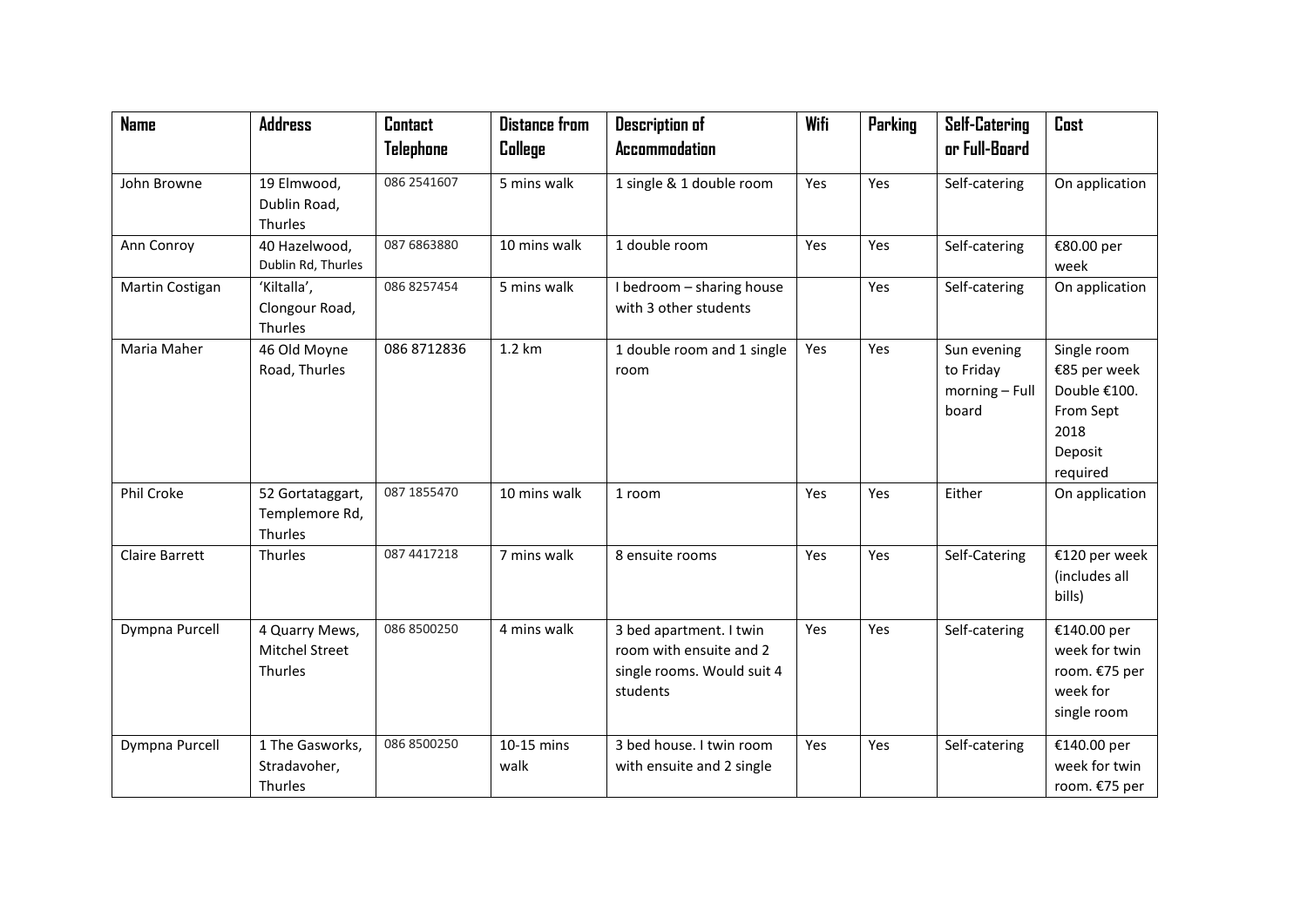| <b>Name</b>                      | <b>Address</b>                             | <b>Contact</b><br><b>Telephone</b> | <b>Distance from</b><br>College | <b>Description of</b><br><b>Accommodation</b>                                      | Wifi | Parking                                            | <b>Self-Catering</b><br>or Full-Board      | Cost                                                                     |
|----------------------------------|--------------------------------------------|------------------------------------|---------------------------------|------------------------------------------------------------------------------------|------|----------------------------------------------------|--------------------------------------------|--------------------------------------------------------------------------|
|                                  |                                            |                                    |                                 | rooms. Would suit 4<br>students                                                    |      |                                                    |                                            | week for<br>single room                                                  |
| Dympna Purcell                   | Westgate,<br>Thurles                       | 086 8500250                        | 10 mins walk                    | 3 bed apartment. I twin<br>room and 2 single rooms.<br>Would suit 4 students       | Yes  | Yes off<br>street &<br>town<br>carpark<br>close by | Self-catering                              | €140.00 per<br>week for twin<br>room. €75 per<br>week for<br>single room |
| Brian & Jennifer<br>Cleary       | 25 The Glebe,<br>Mill Road,<br>Thurles     | 087 7662250                        | 800 mtrs                        | 1 room + study area in<br>family home. Full use of<br>house Laundry facilities etc | Yes  | Yes                                                | Self-catering                              | €75 per week<br>Deposit<br>negotiable                                    |
| Martin & Colette<br><b>Hehir</b> | Gortnagow,<br>Holycross,<br>Thurles        | 086 3292085                        | 5 km                            | 2 single rooms each with<br>double bed. Cooking<br>facilities & bathroom.          | Yes  | Yes                                                | Self-catering.<br>Full-board on<br>request | €90 per week<br>including<br>breakfast                                   |
| Martin Larkin                    | Bohernamona<br>Rd, Thurles                 | 087 9980284                        | 10 mins walk                    | 2 double rooms                                                                     | Yes  | Yes                                                | Self-catering                              | On application                                                           |
| Sharon Cornally                  | 151 Rosemount<br>Thurles                   | 085 2575786                        | 15 mins walk                    | 1 double &<br>1 single room                                                        | Yes  | Yes                                                | Full-board                                 | On application                                                           |
| David Keane                      | 2 Sean Treacy<br>Ave, Thurles              | 087 1046617<br>087 1247657         | 5 mins walk                     | 2 double rooms with<br>shared shower/bathroom                                      | Yes  | Yes                                                | Self-catering                              | €100 per week                                                            |
| Sinead Gleeson                   | 'Glenross',<br>4 Mitchel St Lr,<br>Thurles | 087 7042884                        | 5 mins walk                     | 2 double rooms. Shared<br>kitchen, bathroom & living<br>room                       | Yes  | On street                                          | Self-catering                              | On application                                                           |
| Liam Brophy                      | Parnell Street,<br>Thurles                 | 066 4018080<br>or<br>085 1003000   | 5 mins walk                     | 2 double rooms sharing<br>bathroom. Kitchen &<br>laundry facilities etc            | Yes  | Yes                                                | Self-catering                              | €90 per week                                                             |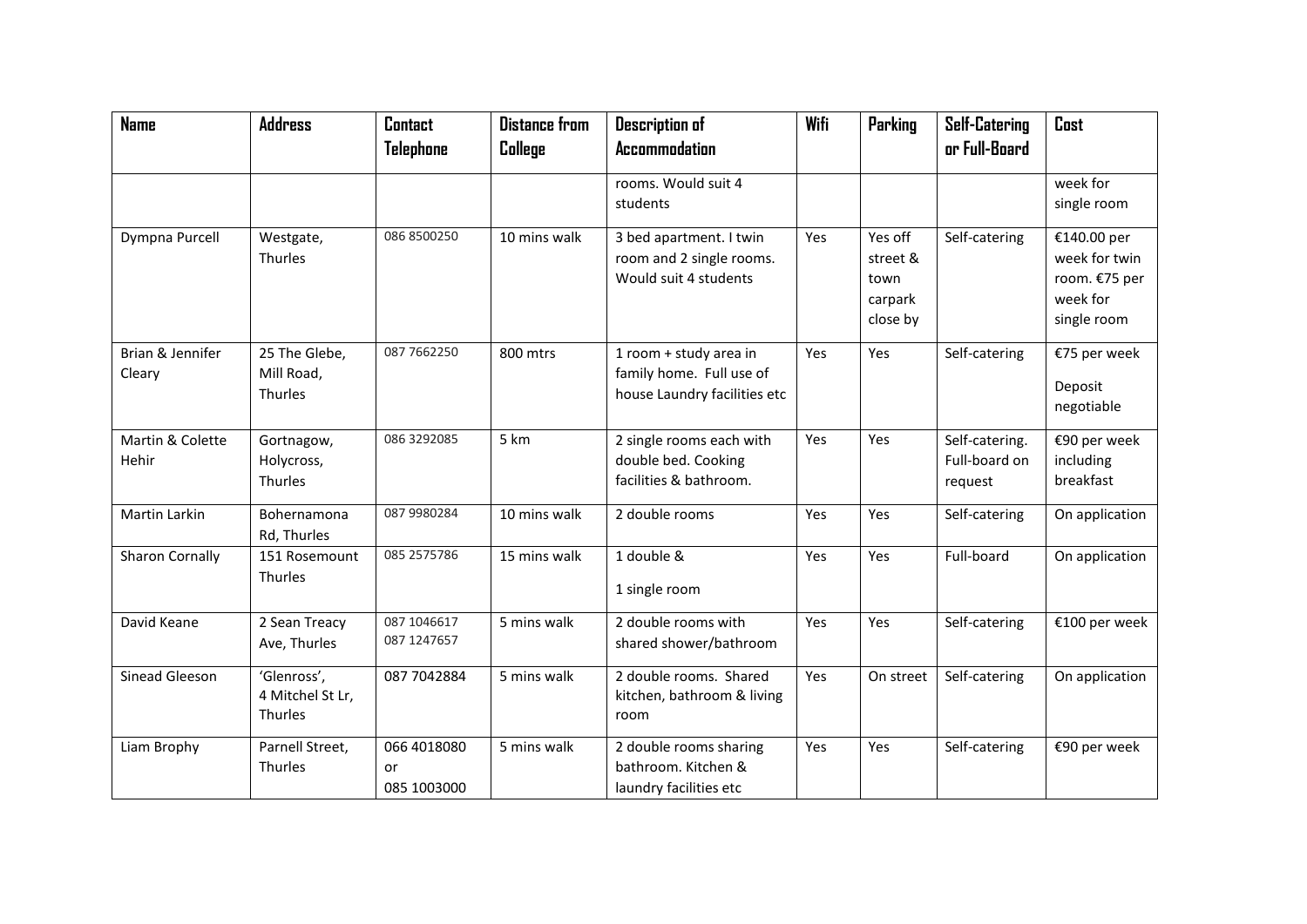| <b>Name</b>        | <b>Address</b>     | <b>Contact</b>  | <b>Distance from</b><br>College | <b>Description of</b><br><b>Accommodation</b> | Wifi      | Parking | <b>Self-Catering</b><br>or Full-Board | Cost           |
|--------------------|--------------------|-----------------|---------------------------------|-----------------------------------------------|-----------|---------|---------------------------------------|----------------|
|                    |                    | Telephone       |                                 |                                               |           |         |                                       |                |
| Mary Ryan          | Ballycurrane,      | 087 1269787     | 2 miles                         | 2 bedroom self-contained                      | Yes       | Yes     | Self-catering                         | On application |
|                    | Thurles            |                 |                                 | apartment                                     |           |         |                                       |                |
| Anna Bailey        | Coolquill,         | 087 9218835     | 19 km                           | 1 double room with                            | Yes       | Yes     | Breakfast &                           | €150.00 p.w.   |
|                    | Killenaule         | 052 9155771     |                                 | ensuite                                       |           |         | evening meal                          | with $€300$    |
|                    | E41AY10            |                 |                                 |                                               |           |         |                                       | deposit        |
| Doreen Bourke      | Knocka,            | 087 6032938     | 12 kms                          | 1 double room (Monday to                      | Yes       | Yes     | Self-catering                         | On application |
|                    | Templemore E41     |                 |                                 | Friday)                                       |           |         |                                       |                |
|                    | <b>PK20</b>        |                 |                                 |                                               |           |         |                                       |                |
| Edel Ryan          | Coolkill,          | 089 4038622     | 4 miles                         | 1 ensuite bedroom                             | <b>No</b> | Yes     | Self-catering                         | On application |
|                    | Ballycahill,       |                 | (approx.)                       |                                               |           |         | or Full board                         |                |
|                    | Thurles            |                 |                                 |                                               |           |         |                                       |                |
| Laura Howard       | Parnell Street,    | 083 8414149     | 5 mins walk                     | 2 rooms available                             | <b>No</b> | Yes     | Self-catering                         | On application |
|                    | Thurles            |                 |                                 |                                               |           |         |                                       |                |
| Ann Marie Bowe     | 24 Sarsfield St,   | 086 3902895     | $5 - 10$ mins                   | 2 rooms available (would                      | Yes       | Yes     | Self-catering                         | On application |
|                    | Thurles            |                 | walk                            | suit 1 <sup>st</sup> year students)           |           |         |                                       |                |
| Rosalyn Maher      | Ballymoreen,       | 086 1062104     | 7.5 km                          | Single or double room with                    | Yes       | Yes     | Full board                            | €80 - €90 per  |
|                    | Littleton, Thurles |                 |                                 | own living room, shared                       |           |         |                                       | week           |
|                    |                    |                 |                                 | kitchen & bathroom                            |           |         |                                       |                |
| Ann Johnston       | 31 College Grn,    | 087 2184733     | 5 mins walk                     | 2 rooms - King Room and                       | Yes       | Yes     | Full board                            | On application |
|                    | Thurles            |                 |                                 | single                                        |           |         |                                       |                |
| <b>Brid Hurley</b> | Rathmanna,         | 087 6360585     | 2 miles                         | 2 rooms                                       | No        | Yes     | Self-catering                         | On application |
|                    | Thurles            | (after 6.00 pm) |                                 |                                               |           |         |                                       |                |
| Pat Horan          | 16 The             | 087 9880345     | 10-15 mins                      | 3 single room apartments                      | Yes       | Yes     | Self-catering                         | €65 per        |
|                    | Gasworks,          |                 |                                 |                                               |           |         |                                       | person per     |
|                    | Stradavoher,       |                 |                                 |                                               |           |         |                                       | week           |
|                    | Thurles            |                 |                                 |                                               |           |         |                                       |                |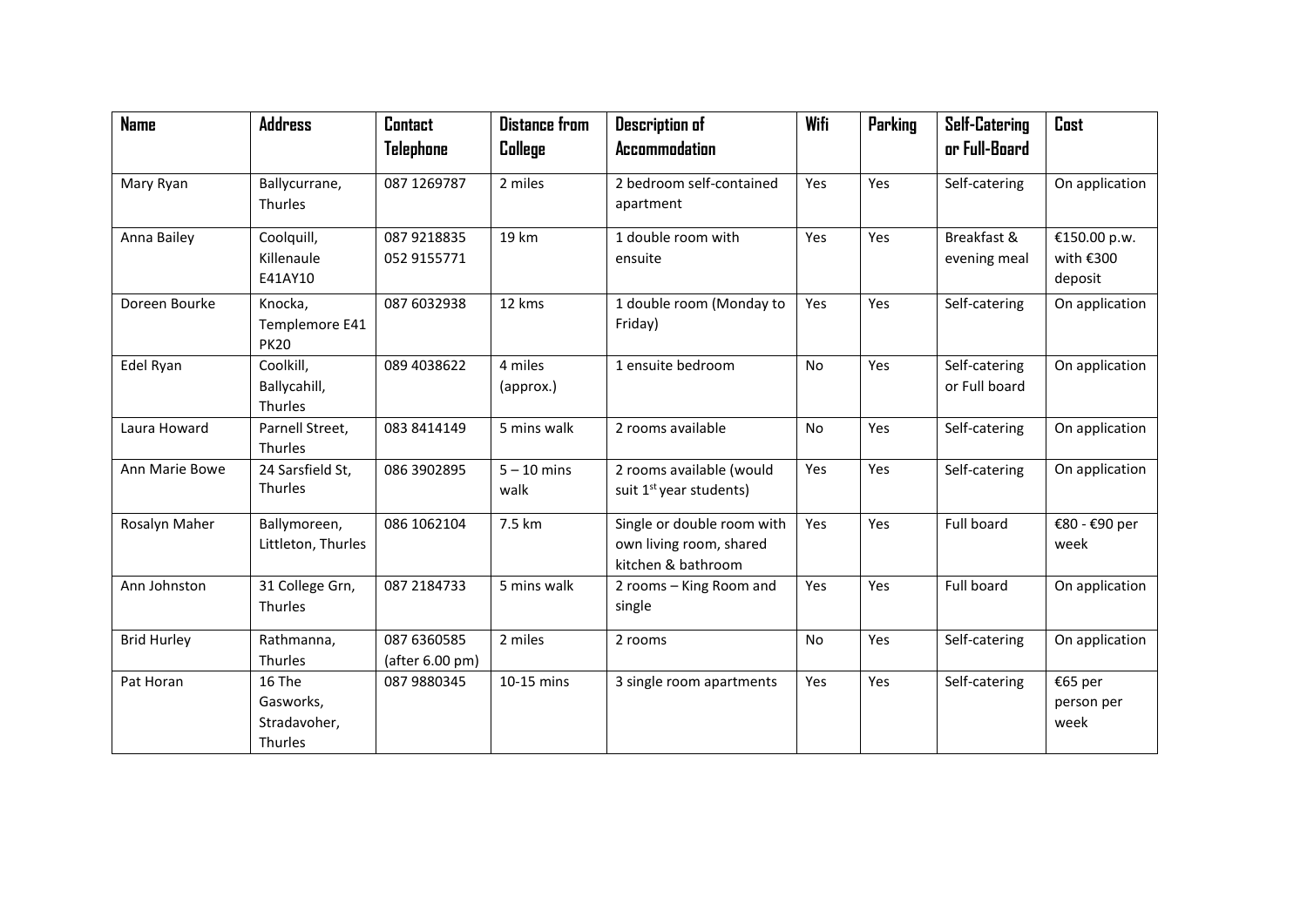| <b>Name</b>                         | <b>Address</b>                            | <b>Contact</b>                | <b>Distance from</b> | <b>Description of</b>                    | Wifi | Parking      | <b>Self-Catering</b>        | Cost                                  |
|-------------------------------------|-------------------------------------------|-------------------------------|----------------------|------------------------------------------|------|--------------|-----------------------------|---------------------------------------|
|                                     |                                           | Telephone                     | College              | <b>Accommodation</b>                     |      |              | or Full-Board               |                                       |
| Mary Jordan                         | Blackcastle, Two                          | 087 6455542                   | 3 miles approx.      | 2 double rooms with                      | Yes  | Yes          | Full board -                | On application                        |
|                                     | Mile Borris,<br>Thurles                   | 0504 44206                    |                      | shared bathroom                          |      |              | Breakfast &<br>evening meal |                                       |
| <b>Breda Bourke</b>                 | Drom,                                     | 086 7955317                   | 15 mins drive        | 1 double ensuite room                    | Yes  | Yes          | Self-catering               | €100 pw. 4                            |
|                                     | Templemore                                | (car required)                |                      |                                          |      |              | full kitchen<br>available   | weeks deposit<br>required             |
| Margaret Murphy                     | Templemore                                | 085 2296158<br>(car required) | 18 km approx.        | 2 single rooms                           |      |              | Self-catering               | On application                        |
| <b>Pauline Small</b>                | 2 Oakfield Park<br>Cabra Rd,<br>Thurles   | 086 8736220                   | 15 mins walk         | 1 double room                            |      |              | Self-catering               | €80.00                                |
| Noreen Phillips                     | Causeway, St<br>Mary's Avenue,<br>Thurles | 086 0752563                   | 5 mins walk          | 1 single room in a two<br>bedroom house  | No.  | On<br>Street |                             | €260 per<br>month                     |
| Marie Kelly                         | Ballyerk, Two<br>Mile Borris,<br>Thurles  | 086 2634035                   | 6 mins drive         | Self-catering apartment $-2$<br>beds     | Yes  | Yes          | Self-catering               | On application                        |
| Joan Quinlan                        | Willowmere Dr,<br>Thurles                 | 087 3797677                   | 8-10 mins walk       | 2 bedroom apartment                      | Yes  | Yes          | Self-catering               | On application                        |
| Marie Cunniffe                      | 9 Slievenamon<br>Meadows,<br>Thurles      | 086 0734235                   | 5-10 mins walk       | I ensuite room                           | Yes  | Yes          | Self-catering               | €400 per<br>month + $£400$<br>deposit |
| AnnMarie Callanan                   | 21 Iona Avenue,<br>Thurles                | 086 3116708                   | 5-10 mins walk       | I room                                   | Yes  | Yes          | Either                      | On application                        |
| <b>Margaret Treacy</b>              | 32 Willowmere<br>Drive, Thurles           | 086 3746179                   | 8-10 mins walk       | 2 rooms                                  | No   | Yes          | Either                      | On application                        |
| <b>Sherry Fitzgerald</b><br>Gleeson | Thurles                                   | 0504 22997                    | Centrally<br>located | 3 bed apartment - suit 3 to<br>4 sharing |      | Yes          | Self-catering               | €800 per<br>month                     |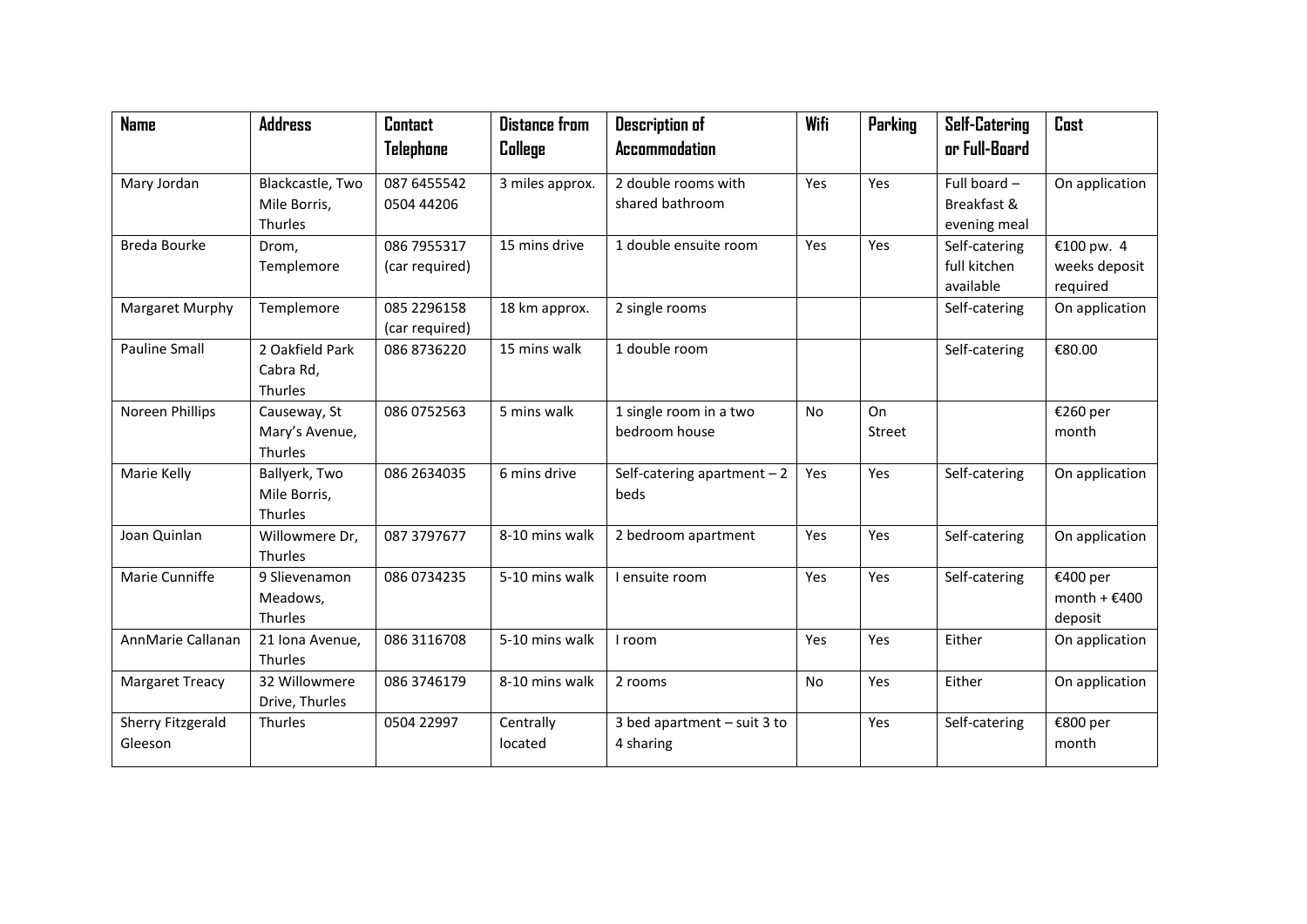| <b>Name</b>           | <b>Address</b>                            | <b>Contact</b> | <b>Distance from</b>   | <b>Description of</b>                                                               | Wifi | Parking | <b>Self-Catering</b>                   | Cost                                     |
|-----------------------|-------------------------------------------|----------------|------------------------|-------------------------------------------------------------------------------------|------|---------|----------------------------------------|------------------------------------------|
|                       |                                           | Telephone      | College                | <b>Accommodation</b>                                                                |      |         | or Full-Board                          |                                          |
| <b>Francis Phelan</b> | Rosemount,<br>Thurles                     | 086 8051579    | 15 mins walk           | House share in modern<br>house                                                      | Yes  | Yes     | Self-catering                          | On application                           |
|                       |                                           |                |                        |                                                                                     |      |         |                                        |                                          |
| Bernie O'Dwyer        | Turtulla, Thurles                         | 087 6881319    | 1 mile<br>(approx.)    | 3 rooms                                                                             | Yes  | Yes     | Self-catering                          | €75 per week                             |
| <b>Noel Scanlon</b>   | Kickham Street,<br>Thurles                | 086 8318394    | 3 mins walk            | 4 bedroom house                                                                     | Yes  | Yes     | Self-catering                          | On application                           |
| Imelda Maher          | Carrick,<br>Loughmore,<br>Thurles         | 086 8413075    | 4 miles                | En-suite rooms with<br>separate living room                                         | Yes  | Yes     | Both available                         | On application                           |
| Susan Quinn           | 1 Sarsfield<br>Street, Thurles            | 087 0670454    | 6 min walk             | Double bedroom house<br>share/ Available from<br>January 2022                       | Yes  | Yes     | Self-catering                          | On application                           |
| Hanora Maher          | Coolkennedy,<br>Thurles                   | 086 8018331    | 1.5 miles              | 2 bedrooms sharing<br>bathroom                                                      | Yes  | Yes     | Self-catering                          | On application                           |
| Christine<br>O'Gorman | 4 Sean Treacy<br>Ave, Thurles             | 086 1588166    | 1 km                   | Single room - shared<br>bathroom                                                    | Yes  | Yes     | Self-catering<br>Sunday pm -<br>Friday | €350 per<br>month (bills<br>included)    |
| Sylvia O'Connell      | Castlefogarty,<br>Ballycahill,<br>Thurles | 087 6809874    | 5 km (10 min<br>drive) | Downstairs bedroom en<br>suite – can be twin. Small<br>room with shared<br>bathroom | Yes  | Yes     | Full-board<br>Sunday pm -<br>Friday    | €120 per week                            |
| Kevin O'Halloran      | Kickham Street,<br>Thurles                | 087 6618539    | 5 min walk             | I room (shared house)                                                               | Yes  | Yes     | Self-catering<br>Sunday pm -<br>Friday | On application                           |
| Angela Dunne          | Graigue,<br>Urlingford                    | 087 2797655    | 8 miles                | Apartment in house. Own<br>entrance with room for 2<br>students.                    |      | Yes     | Self-catering                          | €400.00 per<br>month (bills<br>included) |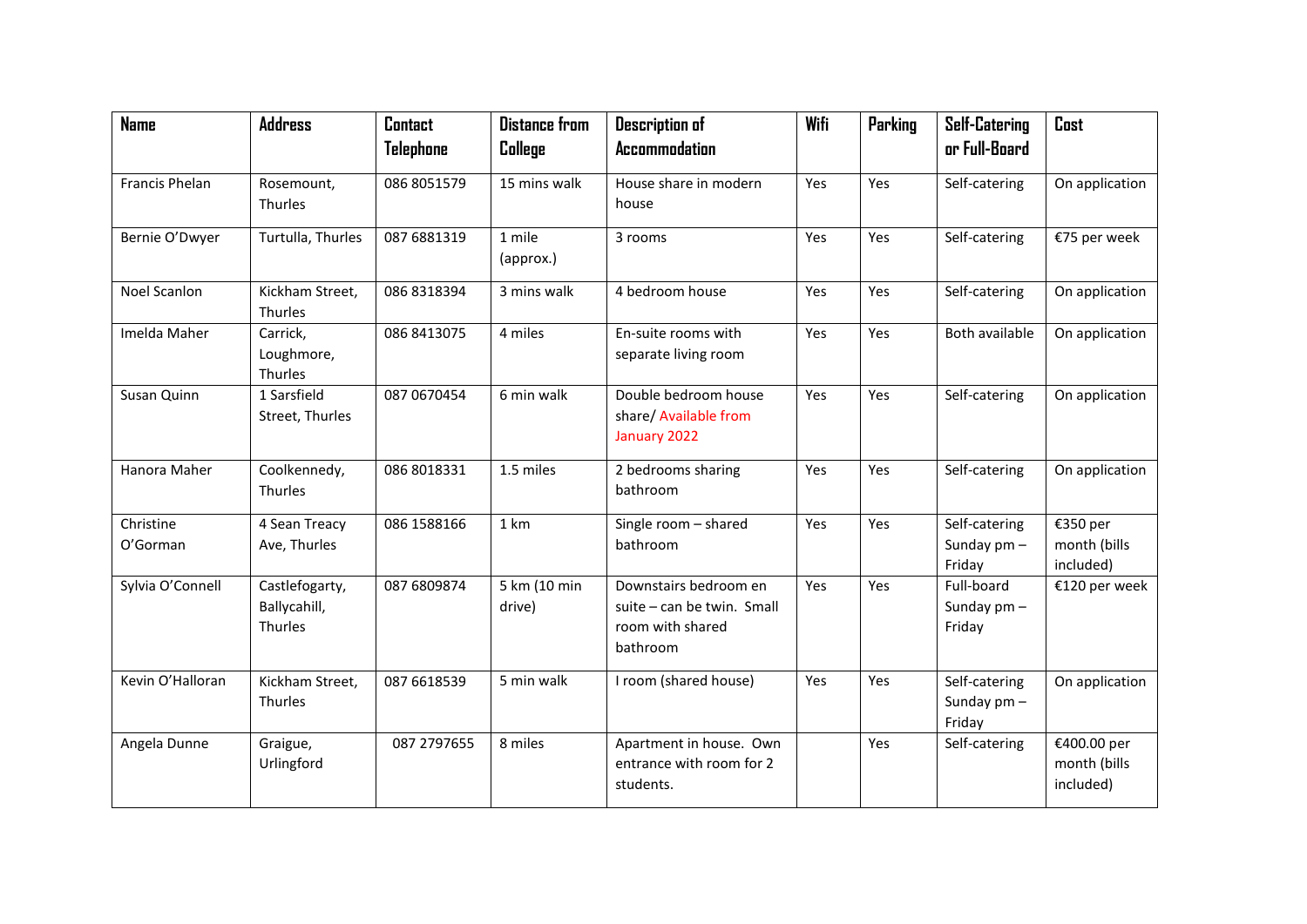| <b>Name</b>             | <b>Address</b>                                 | <b>Contact</b>             | <b>Distance from</b>     | <b>Description of</b>                                                       | Wifi | Parking | <b>Self-Catering</b>                   | Cost                                          |
|-------------------------|------------------------------------------------|----------------------------|--------------------------|-----------------------------------------------------------------------------|------|---------|----------------------------------------|-----------------------------------------------|
|                         |                                                | Telephone                  | College                  | <b>Accommodation</b>                                                        |      |         | or Full-Board                          |                                               |
| Anna Barrett            | 32 Kickham St,<br>Thurles                      | 086 8233712<br>086 2414836 | 5 mins walk              | En suite rooms with shared<br>kitchen & sitting room                        | Yes  | Yes     | Self-catering                          | €20.00 per day<br>€140.00 per<br>week         |
| Sile Ryan               | Glengoole,<br>Thurles                          | 087 1901652                | 7 miles/ 15 min<br>drive | Large two storey house<br>with en suite bedrooms. 1<br>room still available | Yes  | Yes     | Full board &<br>some self-<br>catering | €80.00 per<br>week                            |
| <b>Finola Russell</b>   | Bohernamona<br>Rd, Thurles                     | 087 6907314                | 2 km                     | 2 rooms available                                                           | Yes  | Yes     | Full board or<br>self-catering         | On application                                |
| Michael Gallagher       | 'Cluen',<br>Bohernamona<br>Rd, Thurles         | 087 1528615                | 10 mins walk             | 1 room available                                                            |      | Yes     | Self-catering                          | On application                                |
| Ann Gleeson             | Mill Road,<br>Thurles                          | 086 1983741                | 10 mins walk             | 1 room available                                                            |      | Yes     | Full board                             | On application                                |
| Barbara<br>McNamara     | Kickham Street,<br>Thurles. E41<br><b>V4D9</b> | 086 8581598                | 5 min walk               | Spacious Double Room -<br>centrally located                                 | Yes  | Yes     | Self-Catering                          | €300 per<br>month<br>(excluding ESB<br>& oil) |
| Barbara<br>McNamara     | Kickham Street,<br>Thurles. E41<br><b>V4D9</b> | 086 8581598                | 5 min walk               | Single room - centrally<br>located                                          | Yes  | Yes     | Self-Catering                          | €250 per<br>month<br>(excluding ESB<br>& oil) |
| Albert Murphy           | 'Teach Ailbhe',<br>Bohernamona<br>Rd, Thurles  | 0504 58485<br>087 1653663  | 10 min walk              | 2 single rooms with shared<br>bathroom                                      | Yes  | Yes     | Either                                 | On application                                |
| Catherine<br>Fitzgerald | Galbertstown,<br>Thurles                       | 086 1993291                | 3 km                     | En suite room with sitting<br>room                                          | Yes  | Yes     | Self-catering                          | On application                                |
| Liam Hogan              | Liberty Square,<br>Thurles                     | 087 9373926                | 5 mins                   | 3 bedroom house                                                             | Yes  | Yes     | Self-catering                          | On application                                |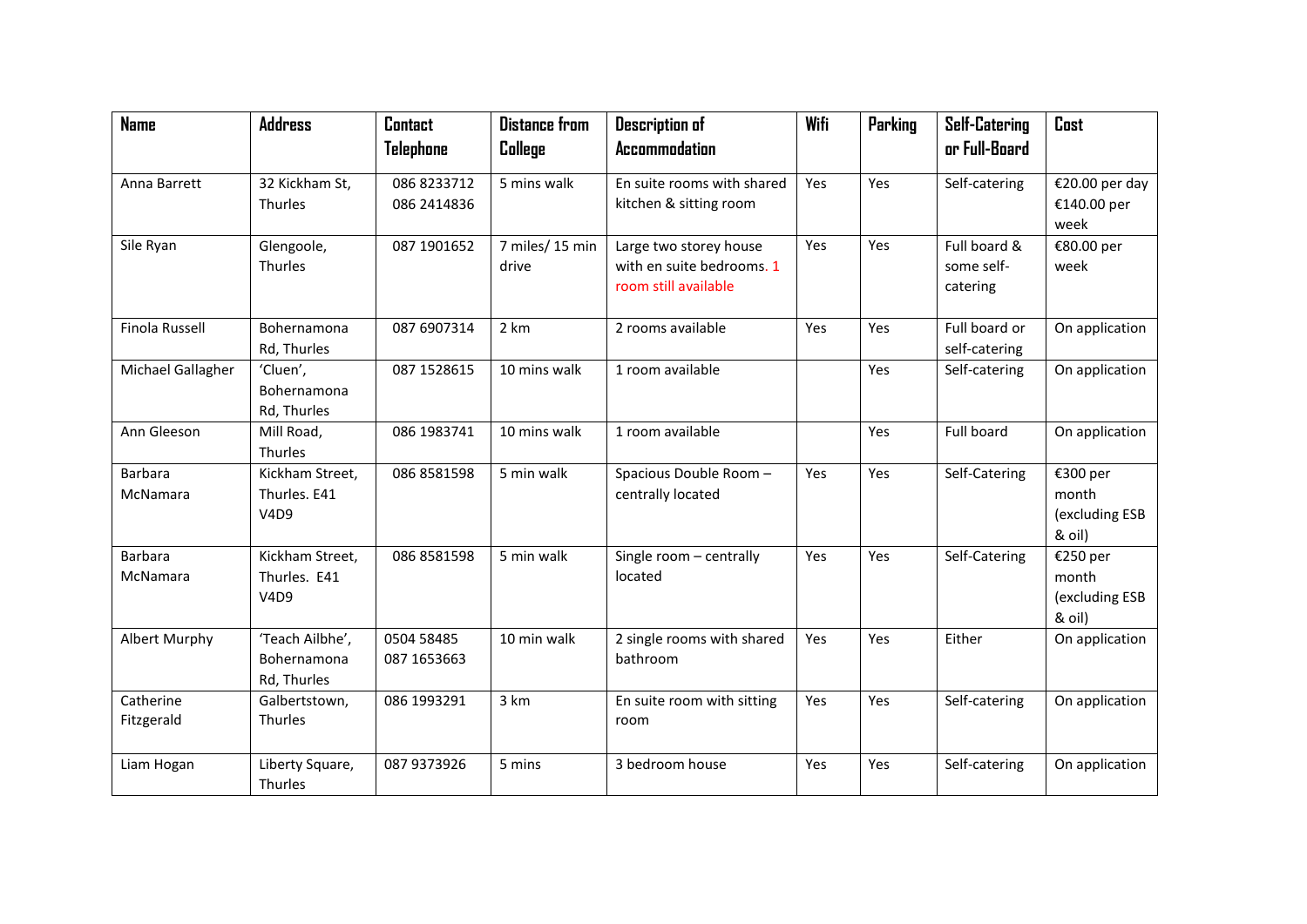| <b>Name</b>                | <b>Address</b>                                   | <b>Contact</b>                                      | <b>Distance from</b>  | <b>Description of</b>                                                                | Wifi | Parking   | <b>Self-Catering</b>                       | Cost                                                                                                                                 |
|----------------------------|--------------------------------------------------|-----------------------------------------------------|-----------------------|--------------------------------------------------------------------------------------|------|-----------|--------------------------------------------|--------------------------------------------------------------------------------------------------------------------------------------|
|                            |                                                  | Telephone                                           | College               | <b>Accommodation</b>                                                                 |      |           | or Full-Board                              |                                                                                                                                      |
| Liam Hogan                 | Liberty Square,<br>Thurles                       | 087 9373926                                         | 5 mins walk           | 5 Bedroom House                                                                      | Yes  | Yes       | Self-catering                              | On application                                                                                                                       |
| Daniel Woodlock            | Coolcroo, Two-<br>mile-Borris,<br>Thurles        | 087 4548584                                         | 4 miles               | 2 room apartment                                                                     | Yes  | Yes       | Self-catering                              | €100.00 per<br>week                                                                                                                  |
| Ursula O'Mahony            | Mt. St. Benedict,<br>Dublin Rd,<br>Thurles       | 086 6029778                                         | 5 mins walk           | 1 double room with own<br>bathroom                                                   | Yes  | Yes       | Self-catering.<br>Full board on<br>request | On application                                                                                                                       |
| Tomás & Maureen<br>Molumby | 51 New Moyne<br>Rd, Thurles                      | 086 1072047                                         | 8 mins walk           | Large room with king size<br>bed. TV, Study table. Full<br>use of laundry facilities | Yes  | Yes       | Self-catering                              | €110 per week                                                                                                                        |
| Loise Mulvey               | 3 Carrig Dun,<br>Thurles                         | 0044 7946<br>715194<br>Louisemulvey6<br>5@gmail.com | 5 mins walk           | 1 bedroom with shared<br>bathroom                                                    | Yes  | Yes       | Full board                                 | On application                                                                                                                       |
| Joan Quinn                 | 1, Western<br>Villas,<br>Stradavoher,<br>Thurles | 086 3818977                                         | 6 mins walk           | 1 room                                                                               | Yes  | Yes       | Either                                     | On application                                                                                                                       |
| P.J. Harrington            | Willowmere Dr,<br>Thurles                        | 087 2435992                                         | $8 - 10$ mins<br>walk | 4 bedroom house                                                                      | Yes  | Yes       | Self-catering                              | On application                                                                                                                       |
| Majella Coakley            | 9 Fianna Rd,<br>Thurles                          | 083 8711919                                         | 5 mins walk           | 3 rooms available for 9<br>months                                                    | No   | On street | Self-catering                              | €425.00 per<br>month or<br>€1500.00 for<br>$1st$ Semester -<br>includes oil<br>heating &<br>bins. Does not<br>include<br>electricity |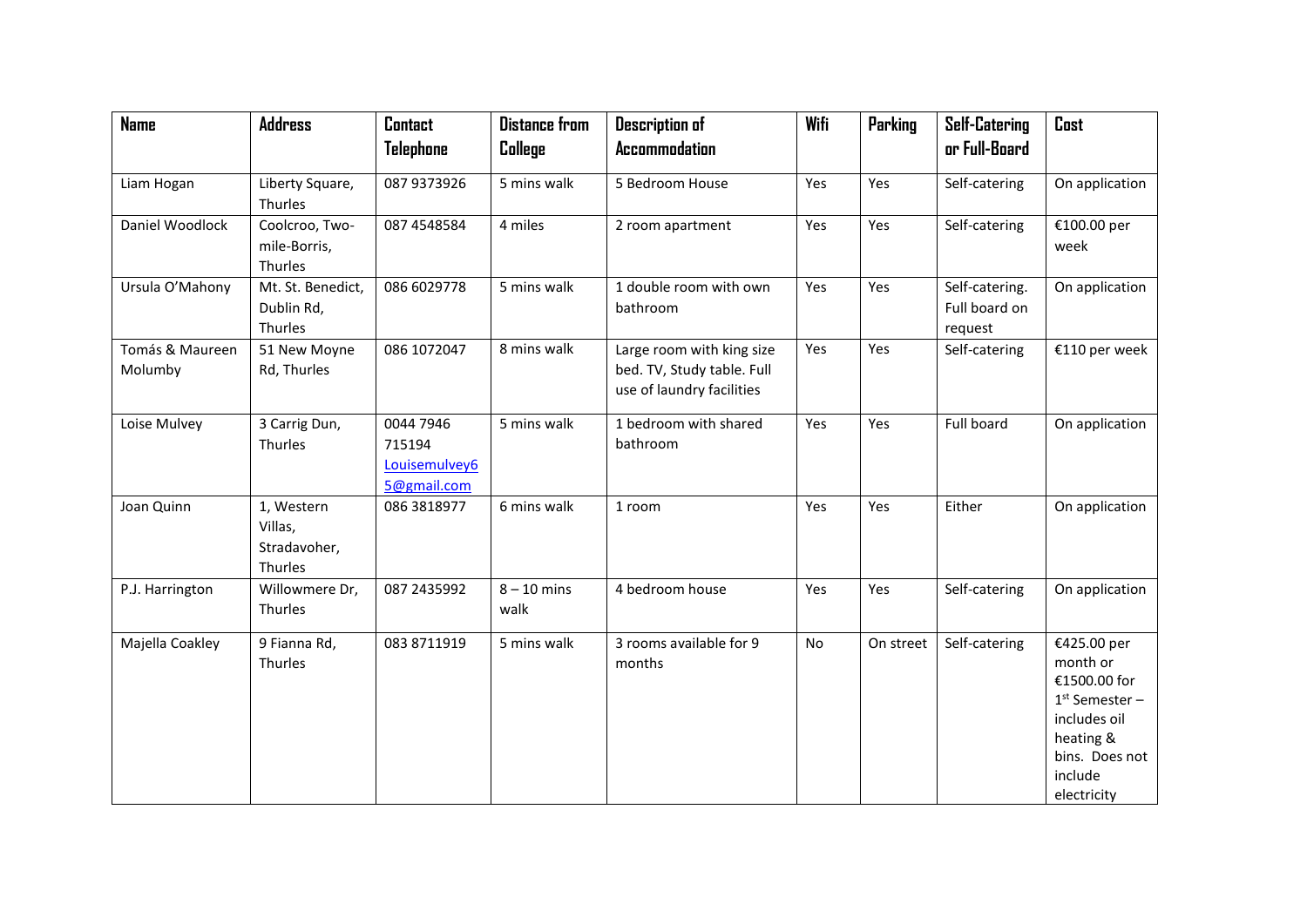| <b>Name</b>              | <b>Address</b>                                    | <b>Contact</b><br>Telephone             | <b>Distance from</b><br>College | <b>Description of</b><br><b>Accommodation</b>           | Wifi | Parking   | <b>Self-Catering</b><br>or Full-Board | Cost                                             |
|--------------------------|---------------------------------------------------|-----------------------------------------|---------------------------------|---------------------------------------------------------|------|-----------|---------------------------------------|--------------------------------------------------|
|                          |                                                   |                                         |                                 |                                                         |      |           |                                       |                                                  |
| Jim Fogarty              | 6, Hillview Drive,<br>Thurles E41<br>P031         | 087 6627972                             | 20 mins walk                    | 2 single rooms available in<br>owner occupied house     | Yes  | Yes       | Self-catering                         | €100.00 per<br>$week - 1$<br>month in<br>advance |
| Eilís Meehan             | 16, Lios<br>Dubhaile, Dualla,<br>Cashel, Co. Tipp | 087 2207727                             | 13 miles                        | Double room - use of own<br>bathroom                    | Yes  | Yes       | Self-catering                         | €100.00 per<br>week                              |
| Beibhinn Byrne           | 3 Hawthorn Dr.,<br>Thurles                        | 087 6610916                             | 10 mins walk                    | Single room. 2 bedroom<br>apartment house share         | Yes  | Yes       | Self-catering                         | On application                                   |
| Olivia Quinlan           | Clonmel Rd,<br>Cashel                             | 087 6016737                             | 20 mins drive                   | Self-catering apartment for<br>1 person                 | Yes  | Yes       | Self-catering                         | On-application                                   |
| Conor Moloney            | 11 Mitchel St,<br>Thurles                         | 083 0593146<br>conormoloney<br>@live.ie | 500 metres                      | 5 bedroom house - rooms<br>available to rent separately | Yes  | Yes       | Self-catering                         | €350.00<br>monthly                               |
| Breda O'Sullivan         | 36 Cluain Airne,<br>Monadreen                     | 087 6618459                             | 5 mins walk                     | 2 rooms available in house<br>share                     | Yes  | Yes       | Self-catering                         | On application                                   |
| Padraig & Nicky<br>Kiely | Grallagh,<br>Ballinure,<br>Thurles, Co Tipp       | 087 6834726                             | 6 km                            | 2 double rooms - one<br>ensuite                         | Yes  | Yes       | Self-catering                         | On application                                   |
| <b>Madeline Moloney</b>  | 43, Collins Park,<br>Thurles                      | 087 6818301                             | 1 % Km 10 mins<br>walk          | 1 Double Bedroom                                        | Yes  | Yes       | Self-Catering                         | €60.00 per<br>week                               |
| Noel Ryan                | Parnell Street,                                   | 086 2566922                             | 5 mins walk                     | 4 rooms                                                 | Yes  | On street | Self-catering                         | On application                                   |
| Áine Gleeson             | <b>Mitchel Street</b>                             | 087 9409080                             | 500 metres                      | 3 rooms                                                 | Yes  | On street | Self-catering                         | €100.00 per<br>week all bills<br>included        |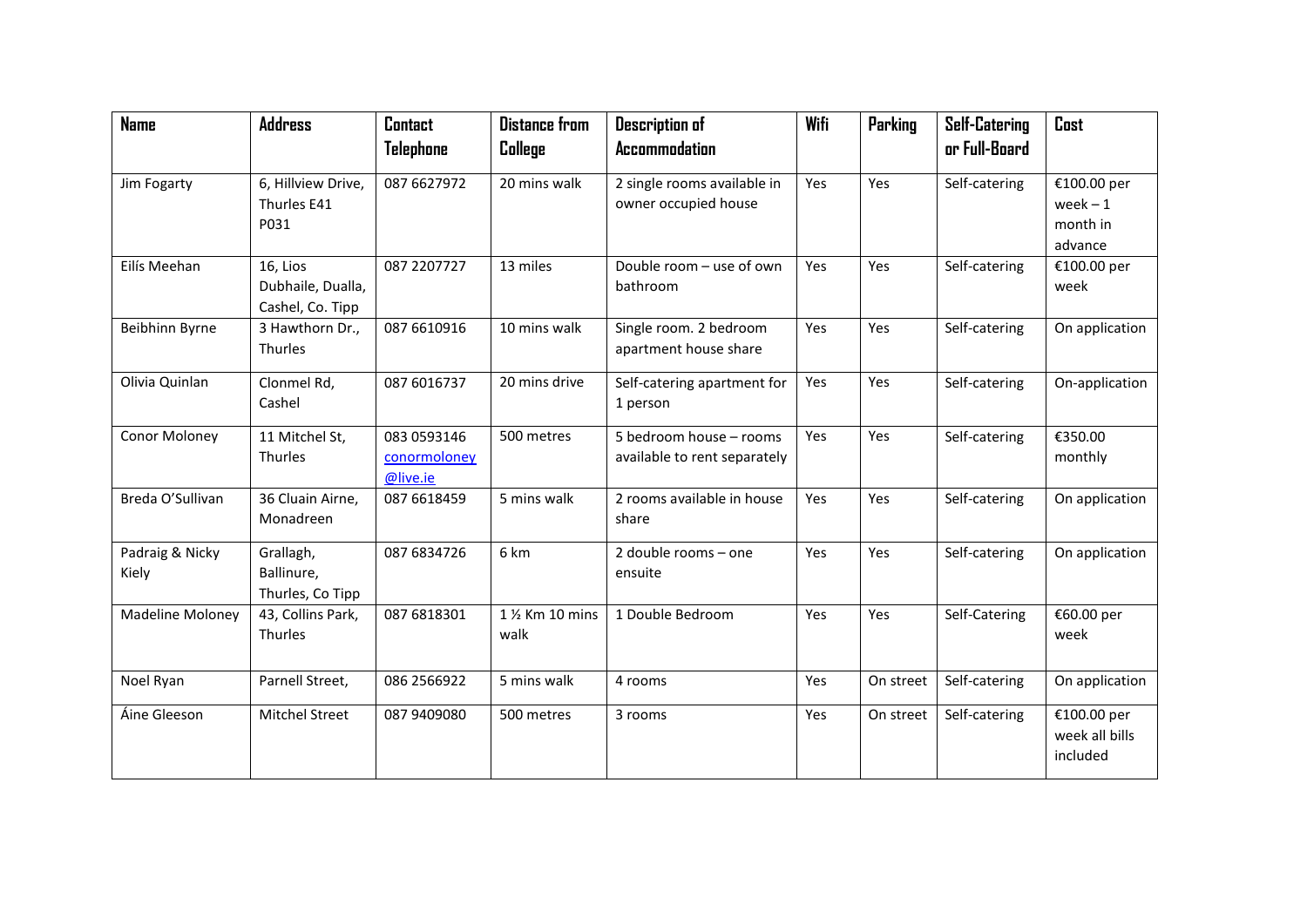| <b>Name</b>            | <b>Address</b>                             | <b>Contact</b> | <b>Distance from</b>        | <b>Description of</b>                                                                       | Wifi | Parking | <b>Self-Catering</b>                  | Cost                                                |
|------------------------|--------------------------------------------|----------------|-----------------------------|---------------------------------------------------------------------------------------------|------|---------|---------------------------------------|-----------------------------------------------------|
|                        |                                            | Telephone      | College                     | <b>Accommodation</b>                                                                        |      |         | or Full-Board                         |                                                     |
| Orla McKevitt          | Killahara,<br>Thurles                      | 086 2616750    | 5 km                        | Luxury house share. 3<br>rooms available - 2 double<br>1 single with 2 beds. 3<br>bathrooms | Yes  | Yes     | Room only<br>Tea/coffee<br>facilities | On application                                      |
| <b>Bridget Brennan</b> | Pouldine,<br>Thurles                       | 087 6325852    | $3-4 km - 10$<br>mins drive | 2 rooms, 1 ensuite                                                                          | Yes  | Yes     | Either                                | On application                                      |
| <b>Edwina Butler</b>   | 3 Kavanagh<br>Place, Thurles               | 087 6833134    | 10 mins walk                | 3 rooms, 2 double 1 king                                                                    | Yes  | Yes     | <b>Full Board</b>                     | On application                                      |
| Eileen Bourke          | Maxfort, Horse<br>& Jockey,<br>Thurles     | 086 6017809    | 5 miles                     | Twin room with shared<br>bathroom.                                                          | Yes  | Yes     | Either                                | On application                                      |
| Ursula Paine           | Pinemartin,<br>Castlemeadows,<br>Thurles   | 086 8381818    | 20 min walk                 | 2 rooms available, shared<br>bathroom & Kitchen, own<br>Lounge area with Sky TV             | Yes  | Yes     | Self-catering                         | €80.00 per<br>person per<br>week                    |
| Anne Donnelly          | 157 Rosemount,<br>Thurles E41XH26          | 087 9732829    | $\frac{1}{2}$ mile          | Single room - female only                                                                   | Yes  | Yes     | Either                                | FB: €120.00<br>SC: €100.00                          |
| DJ Darcy               | <b>Parnell Street</b><br>Thurles           | 086 2506718    | 800 metres                  | 2 rooms - with bathroom                                                                     |      |         | Self-catering                         | On application                                      |
| Kieran Brennan         | Inishfallen<br>Avenue, Thurles             | 086 7908648    | 8 min. walk                 | 4-bedroom house                                                                             | Yes  | Yes     | Self-catering                         | On application                                      |
| Joe Hopkins            | Templemore                                 | 087 2561778    | 16 km                       | 2-bedroom house                                                                             |      | Yes     | Self-catering                         | On application                                      |
| Mary Bourke            | 173A<br>Rosemount,<br>Clongour,<br>Thurles | 087-6745560    | 20 mins walk                | 1 single and 1 double<br>room. Shared bathroom                                              | Yes  | Yes     | Self-catering                         | Single room:<br>€85 pw.<br>Double room:<br>€100 pw. |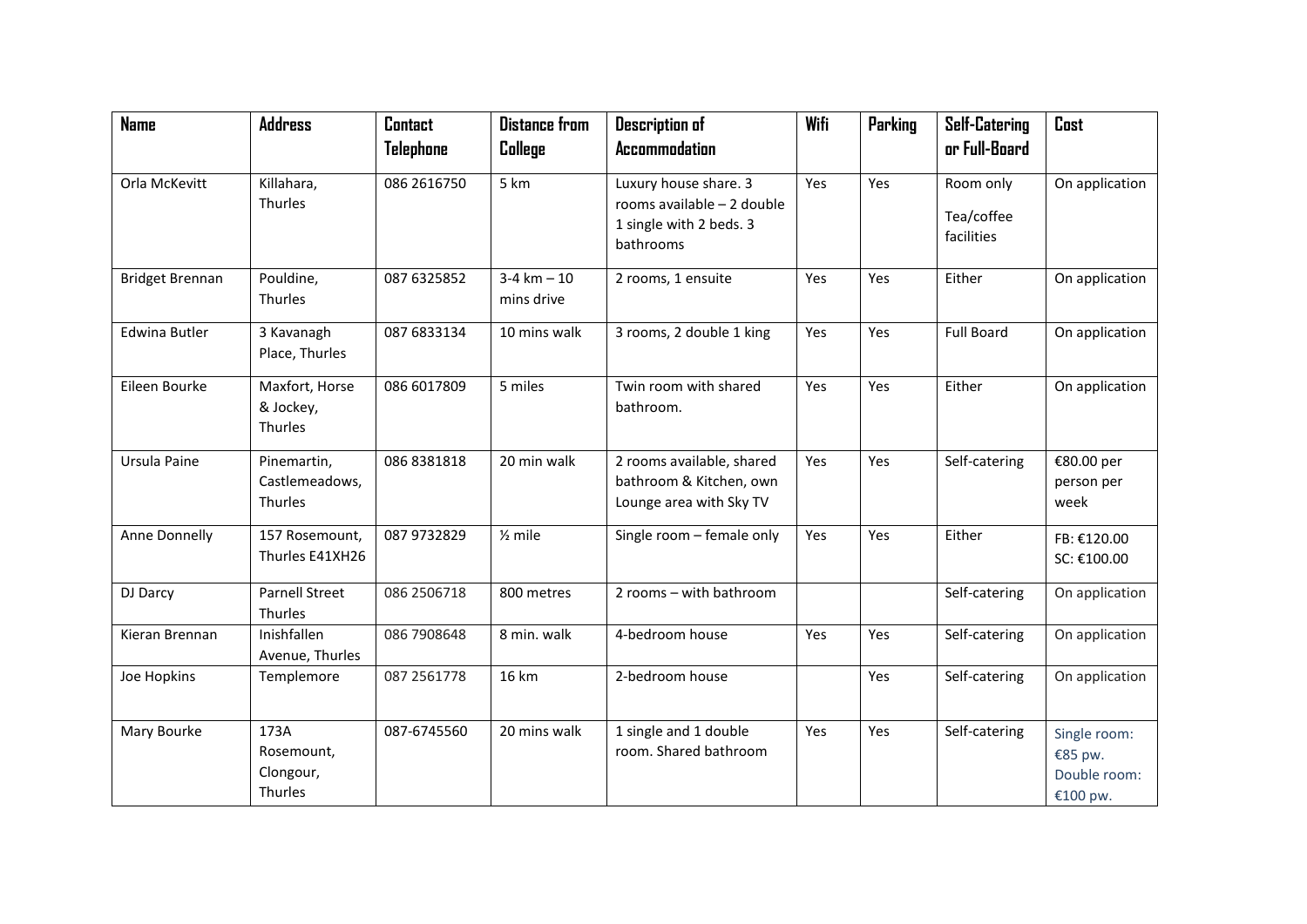| <b>Name</b>           | <b>Address</b>                                      | <b>Contact</b> | <b>Distance from</b>                   | <b>Description of</b>                                          | Wifi      | Parking              | <b>Self-Catering</b>                 | Cost                                               |
|-----------------------|-----------------------------------------------------|----------------|----------------------------------------|----------------------------------------------------------------|-----------|----------------------|--------------------------------------|----------------------------------------------------|
|                       |                                                     | Telephone      | College                                | <b>Accommodation</b>                                           |           |                      | or Full-Board                        |                                                    |
| Brenda May            | 7, Thomand Rd,<br>Thurles                           | 089 4537227    | 2 min walk                             | 1 single room<br>1 double room                                 | No        | On street<br>parking | Self-catering                        | Single room:<br>€75 pw<br>Double room:<br>€85 pw   |
| Anne Marie<br>Callnan | 21 Iona Ave,<br>Thurles                             | 086 3116708    | 10 min walk.<br>Centrally<br>located   | 1 double room                                                  | Yes       | Yes                  | Full-board                           | Full-board:<br>€100 pw. Half-<br>board: €85<br>pw. |
| Siobhan O'Neill       | 244, Rosemount,<br>Thurles                          | 087 248 2858   | 20 min walk/ 5<br>min drive            | 1double bedroom with<br>bathroom                               | No        | Yes                  | Self-Catering                        | €100 pw. Sun<br>night to Friday                    |
| Gary Mernagh          | 4 Cluain Glas,<br>Thurles                           | 087 6457661    | 20 min walk/ 5<br>min drive            | House share $-1$ single<br>room available                      | Yes       | Yes                  | Self-Catering                        | €340 per<br>month                                  |
| Mary O'Brien          | Liscahill, Thurles                                  | 087 9073550    | 30 min walk/7<br>min drive             | 1 double room                                                  | Yes       | Yes                  | Full-board                           | €90 pw                                             |
| Helen Quinlan         | Rosegreen,<br>Cashel                                | 087 6696445    | 25 min drive                           | 1-bedroom apartment                                            | Yes       | Yes                  | Self-catering                        | €100 pw - Sun<br>to Friday                         |
| Mary Corcoran         | 20, Cluain Dara,<br>Monadreen,<br>Thurles           | 087 6330290    | 15 min walk/5<br>min drive             | 4-bedroom house<br>(need to let for the full<br>academic year) | <b>No</b> | Yes                  | Self-catering                        | €280 per<br>person per<br>month                    |
| Margaret Murphy       | Newtown,<br>Holycross,<br>Thurles                   | 086 165 6290   | 12 min drive                           | 3 en-suite double rooms.<br>Sunday night to Friday             | Yes       | Yes                  | Either                               | On application                                     |
| Anette Hyland         | Killanigan<br>Castleiney,<br>Templemore E41<br>D853 | 086 174 2068   | 20 min drive<br>(will need own<br>car) | 2 double rooms with desks.<br>Shared bathroom                  | Yes       | Yes                  | To be<br>discussed with<br>the owner | €75 without<br>catering. €90<br>with.              |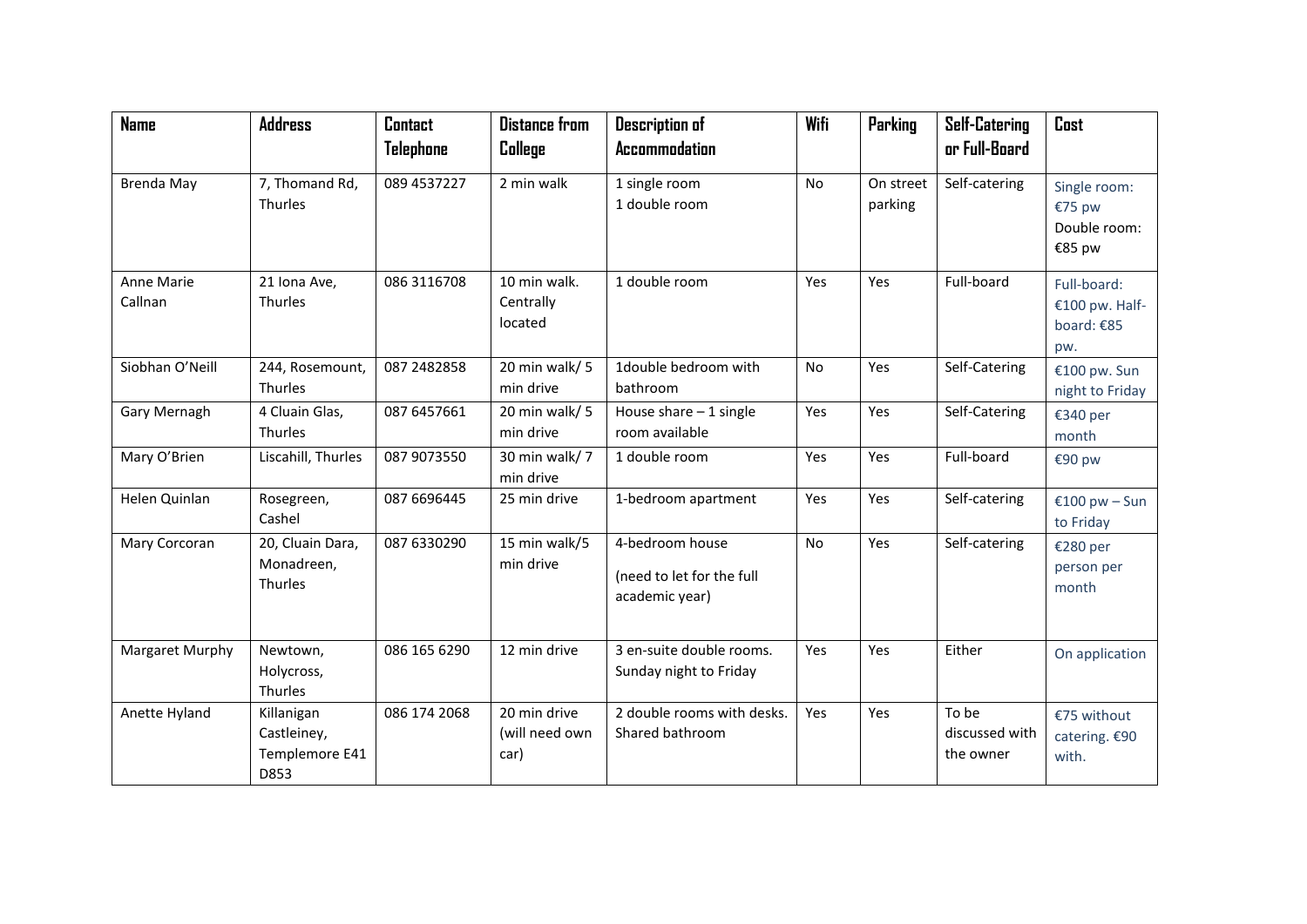| <b>Name</b>           | <b>Address</b>                             | <b>Contact</b>                             | <b>Distance from</b>                                              | <b>Description of</b>                          | Wifi | Parking | <b>Self-Catering</b>        | Cost           |
|-----------------------|--------------------------------------------|--------------------------------------------|-------------------------------------------------------------------|------------------------------------------------|------|---------|-----------------------------|----------------|
|                       |                                            | <b>Telephone</b>                           | College                                                           | <b>Accommodation</b>                           |      |         | or Full-Board               |                |
| Helena Webb           | Toor, Killinan,<br>Thurles E41E205         | 085 7089032                                | 10 min drive<br>(owner willing<br>to drop<br>students to<br>town) | 1 double room                                  | Yes  | Yes     | Breakfast &<br>evening meal | On application |
| Majella Kavanagh      | Athnid More,<br>Thurles                    | 085 751 9720                               | 5 min drive                                                       | 1 double room with desk                        | Yes  | Yes     | Either                      | €100           |
| Martina Britton       | 3, St Alibe Tce,<br>Bohernave,<br>Thurles  | 086 8392641                                | 10 min walk                                                       | 1 room                                         | Yes  | Yes     | Either                      | €80 / €100     |
| Eleanor<br>McLoughlin | 9 College Green,<br>Thurles                | 087 1913981                                | 5 min walk                                                        | 1 single and 1 double room<br>(owner occupied) | Yes  | Yes     | Self-catering               | On application |
| Joan Molumby          | 28 Butler Ave,<br>Thurles                  | 086 1038986                                | 5-10 min walk                                                     | I single & 1 double room<br>(owner occupied)   | Yes  | Yes     | Self-catering               | On application |
| Thos Brennan          | Parnell Street,<br>Thurles                 | 0504 23331<br>(between 10<br>$am & 5 pm$ ) | 5 min walk                                                        | 1 single & 1 double room                       |      |         |                             | On application |
| Helena<br>Bermingham  | Kylemakill,<br>Moyne, Thurles.<br>E41 F2H5 | 087 2709602<br>(after 5pm)                 | 10 km                                                             | 3 double rooms                                 | Yes  | Yes     | Self-catering               | €90 per week   |
| Lorna Ryan Casey      | Rossmore,<br>Thurles                       | 085 8311199                                | 10 min drive                                                      | 2 rooms                                        | Yes  | Yes     | Either                      | On application |
| Emma O'Dowd           | 56 Marlstone<br>Manor, Thurles             | 087 6441981                                | 10 min walk                                                       | 1 Single room                                  | Yes  | Yes     | Either                      | On application |
| Jacinta McLoughlin    | Graiguenoe<br>Holycross                    | 086 3646108                                | 10 min drive                                                      | 1 single room                                  | Yes  | Yes     | Either                      | On application |
| <b>Ester Kelly</b>    | Ballyknockane<br>Templetouhy<br>Thurles    | 085 7797058                                | 9 miles                                                           | 1 single room                                  | Yes  | Yes     | Either                      | On application |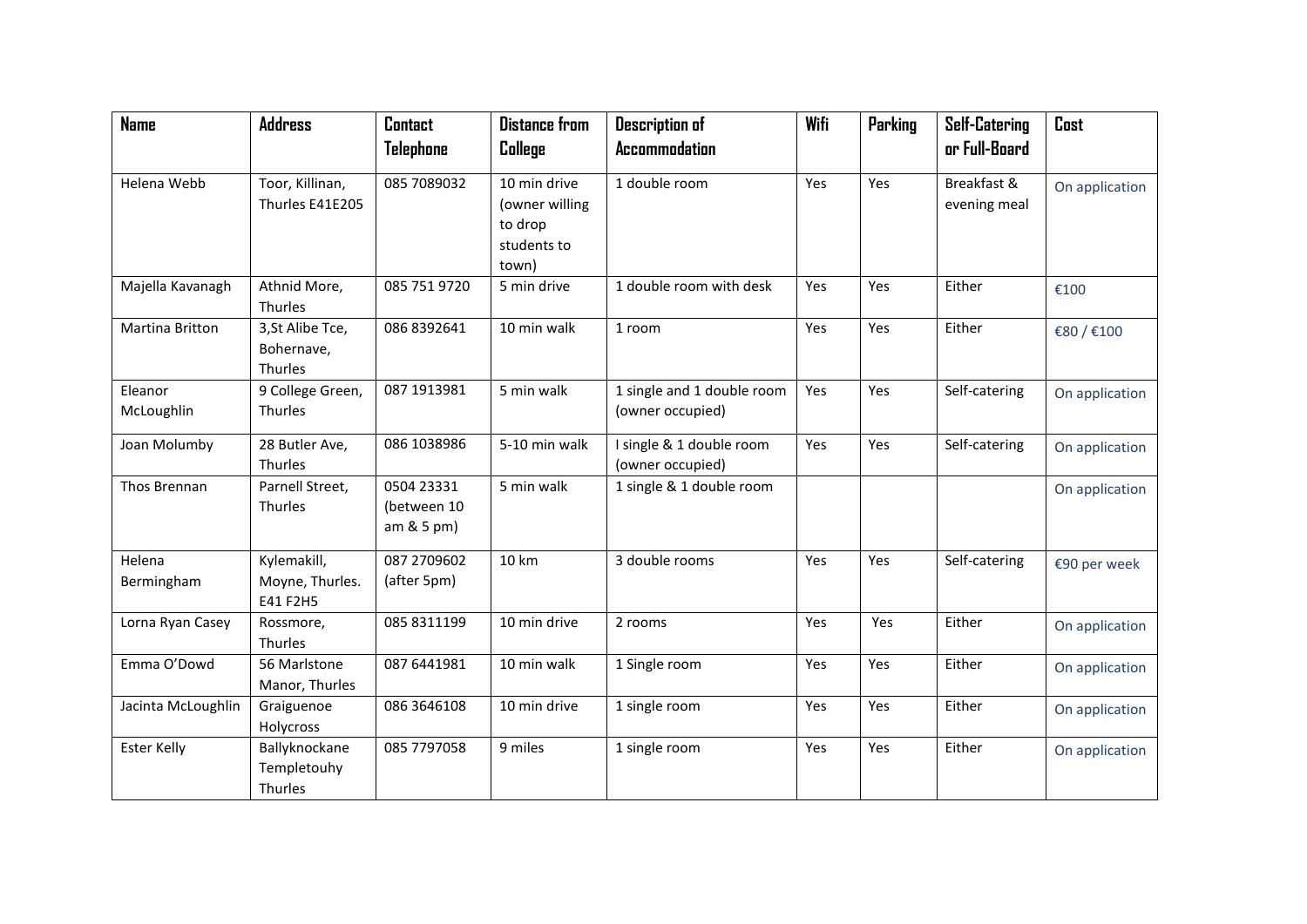| <b>Name</b>             | <b>Address</b>                           | <b>Contact</b>                             | <b>Distance from</b>       | <b>Description of</b>                                                         | Wifi | Parking | <b>Self-Catering</b> | Cost                                                  |
|-------------------------|------------------------------------------|--------------------------------------------|----------------------------|-------------------------------------------------------------------------------|------|---------|----------------------|-------------------------------------------------------|
|                         |                                          | Telephone                                  | College                    | <b>Accommodation</b>                                                          |      |         | or Full-Board        |                                                       |
| Elaine O'Meara          | William Street,<br>Cashel E25 CX90       | 087 4161794                                | 25 min drive               | 1 king room - shared<br>bathroom                                              | Yes  | Yes     | Either               | On application                                        |
| Patricia O'Halloran     | 37 Willowmere<br>Drive, Thurles          | 085 7731417                                | 5 min walk                 | One room (available for<br>Semester 2)                                        | Yes  | Yes     | Either               | €100 per week                                         |
| Lily Lawlor             | Killenaule,<br>Thurles.                  | 087 2167476<br>Lily.lawlor@ho<br>tmail.com | $15 - 20$ min<br>drive     | 4 twin rooms + 2 single<br>rooms<br>Transport arranged to and<br>from College |      | Yes     | Full board           | On application                                        |
| <b>Thomas Moore</b>     | Mitchel St,<br>Thurles                   | 087 2750400                                | 5 min walk                 | 3 bedroom house                                                               | Yes  | Yes     | Self-catering        | €520 per<br>month single<br>room. €400<br>shared room |
| Bernie Lonergan         | Horse & Jockey,<br>Thurles               | 087 4527713                                | 8 Km                       | 2 rooms available                                                             |      | Yes     | Full board           | On application                                        |
| Olive O'Connell         | Manseltown,<br>Moyne, Thurles            | 087 920 9296                               | $9 km -$<br>5-minute drive | 1 ensuite double room,<br>Sunday evening to Friday                            | Yes  | Yes     | Self-catering        | €80 per week                                          |
| <b>Frances Maziarek</b> | Littleton, Thurles                       | 087 7804799                                | 6 miles                    | 1room - transport to and<br>from College provided if<br>necessary.            | Yes  | Yes     | Full board           | On application                                        |
| Winnie Quigley          | 6 Highfield Ct,<br>Thurles               | 087 6403510                                | I mile                     | 1 en-suite room                                                               | Yes  | Yes     | Self-Catering        | €100 per week                                         |
| Mary Shanahan           | Longford Wood,<br>Clonakenny,<br>Roscrea | 086 8400950                                | 22 km                      | 1 en-suite room                                                               | Yes  | Yes     | Self-catering        | On application                                        |
| Joe Mockler             | Templemore Rd,<br>Thurles                | 087 9813091                                | 10 min walk                | 1 bedroom house                                                               |      | Yes     | Self-catering        | On application                                        |
| Marian Doyle            | Kiltillane,<br>Templemore                | 086 869 8651                               | 15 min drive               | 1 bedroom beside<br>bathroom                                                  | Yes  | Yes     | Either               | On application                                        |
| Kate Ryan               | Brittas Road,<br>Thurles                 | 087 9852905                                | 10 min walk                | 1 double en-suite room                                                        |      | Yes     | Self-catering        | On application                                        |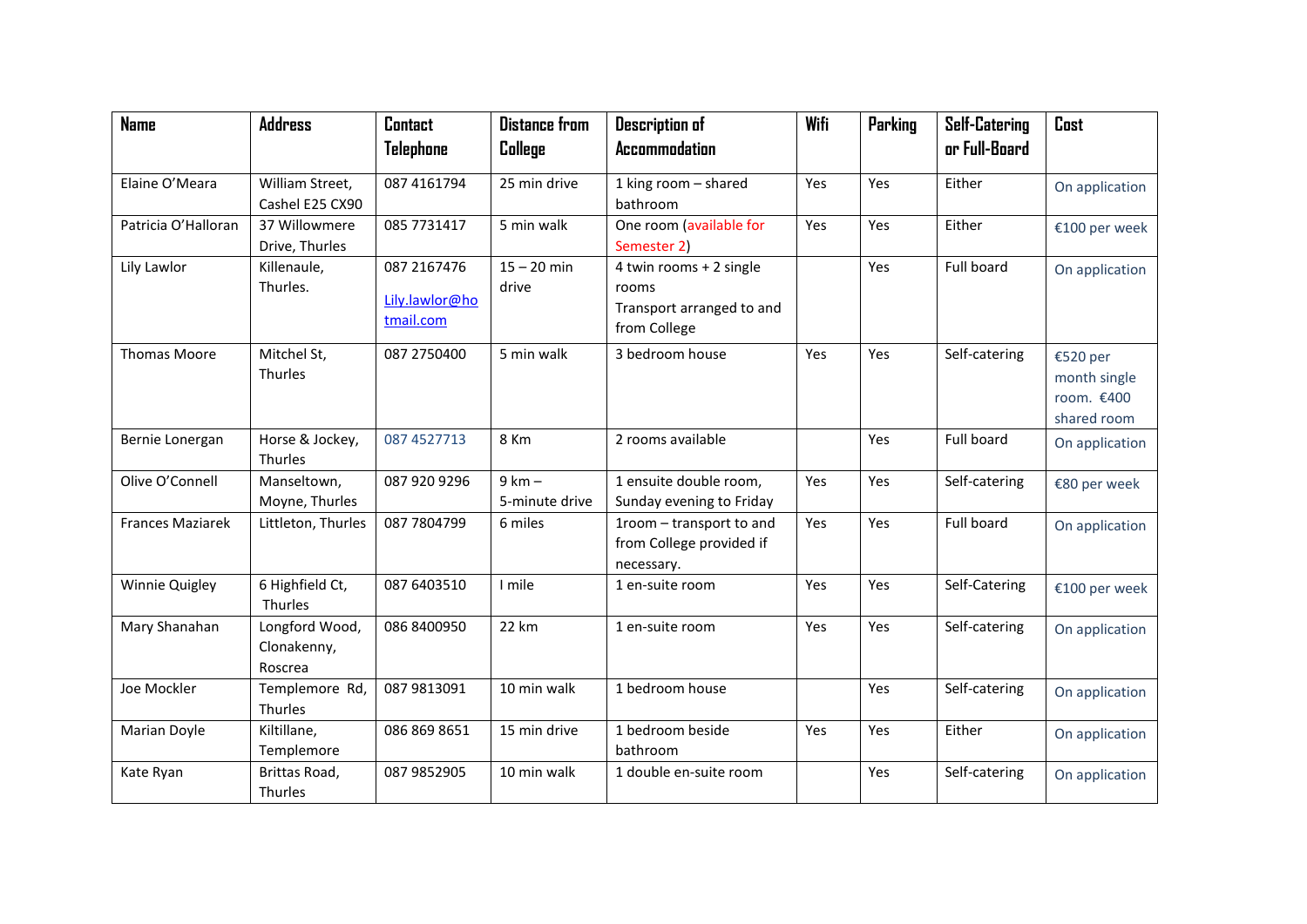| <b>Name</b>                      | <b>Address</b>                                   | <b>Contact</b> | <b>Distance from</b> | <b>Description of</b>                                                                              | Wifi | Parking           | <b>Self-Catering</b> | Cost                |
|----------------------------------|--------------------------------------------------|----------------|----------------------|----------------------------------------------------------------------------------------------------|------|-------------------|----------------------|---------------------|
|                                  |                                                  | Telephone      | College              | <b>Accommodation</b>                                                                               |      |                   | or Full-Board        |                     |
| Mary Kiely                       | 40 Marlstone                                     | 086 8365074    | 10 min walk          | 2 double rooms                                                                                     |      | Yes               | Breakfast &          | On application      |
|                                  | Manor, Thurles                                   |                |                      | 1 still available                                                                                  |      |                   | dinner               |                     |
| Noreen Landers                   | Beechwood<br>Lawns, Thurles                      | 087 6106646    | 5 min walk           | 1 single room                                                                                      | Yes  | Yes               | Either               | On application      |
| Rosmarie Lucas                   | Glenmore Cottage<br>Latteragh Nenagh<br>E45 HN56 | 086 0607779    | 26 km                | 1 single room                                                                                      |      | Yes               |                      | €70.00 per<br>week  |
| <b>Eilish Mullins</b>            | Wrensboro,<br>Dublin Road,<br>Thurles            | 087 6190302    | 3⁄4 mile             | 1 en-suite bedroom still<br>available.                                                             | Yes  | Yes               | Full-Board           | €110.00 per<br>week |
| Eileen Maxwell                   | Adamstown,<br>Templemore E41<br><b>HC53</b>      | 086 1579477    | 10 miles             | 2 bedroom apartment                                                                                | Yes  | Yes               | Self-catering        | On application      |
| Lisa Ryan                        | Borrisoleigh                                     | 083 3335155    | 8 kms                | 4 bedroom house. Sleeps 6<br><b>Available from January</b>                                         | Yes  | Yes               | Self-catering        | On application      |
| Lisa Ryan                        | Borrisoleigh                                     | 083 3335155    | 8 kms                | 5 large en-suite rooms.<br>Large sitting room & fully<br>fitted kitchen. Available<br>from January | Yes  | Yes               | Self-catering        | On application      |
| Ciara Ryan                       | Borrisoleigh                                     | 087 9203916    | 15 min drive         | Self-contained living space<br>suitable 1 person.                                                  | Yes  | Yes               | Self-catering        | On application      |
| Oakdale Student<br>Accommodation | Templemore                                       | 086 8209991    | 16 km                | Student rooms                                                                                      | Yes  | Yes               | Self-catering        | On application      |
| Michael Coakley                  | 3 Thomand Rd,<br>Thurles                         | 087 2212738    | 2 mins walk          | 4 double rooms<br>1 room still available                                                           | No   | Permit<br>parking | Self-catering        | €70.00 per<br>week  |
| Jo O'Gorman                      | Windsor Grove,<br>Thurles                        | 087 2561778    | 10 min walk          | 1 double room                                                                                      |      | Yes               | Self-catering        | On application      |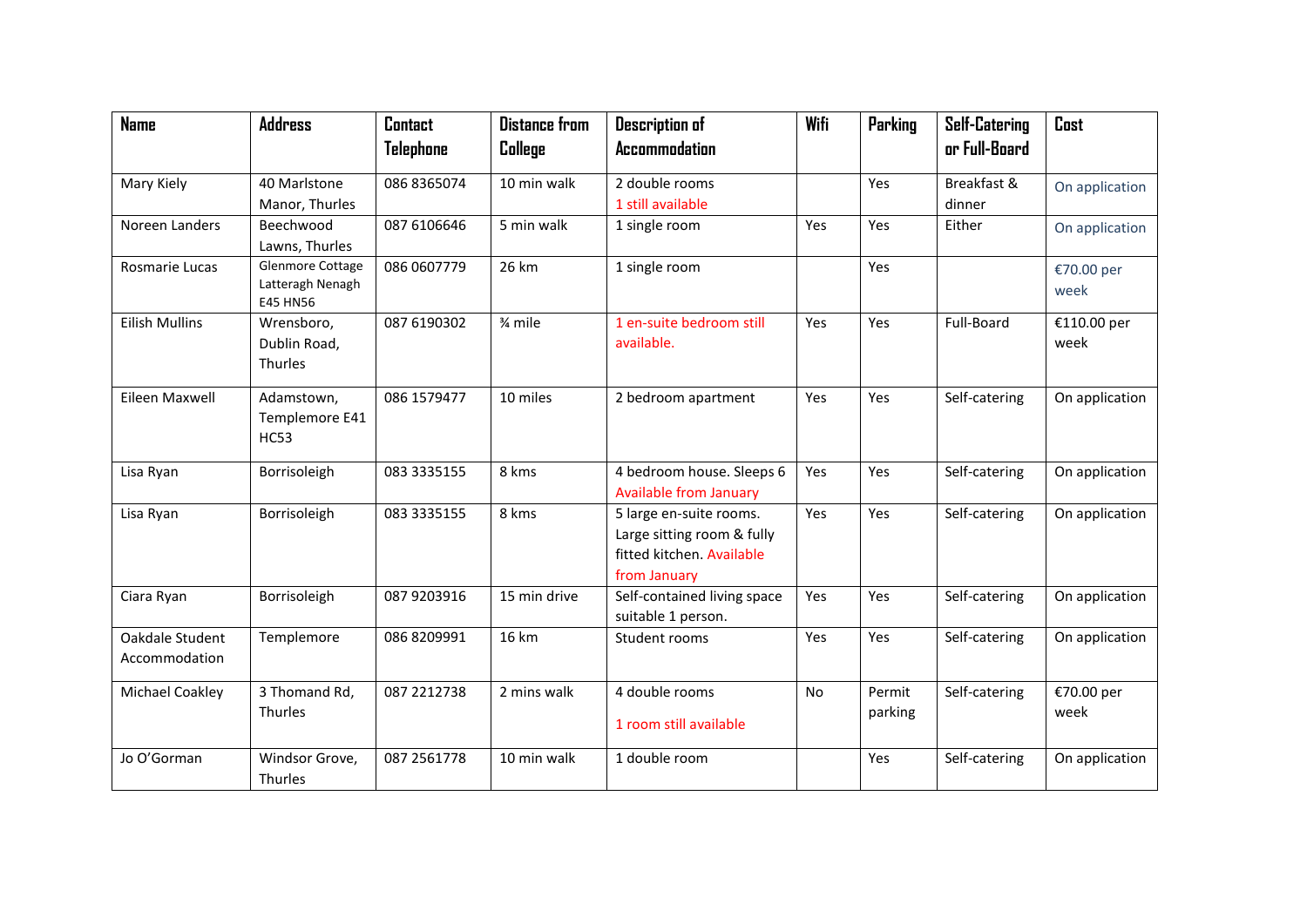| <b>Name</b>             | <b>Address</b>                            | <b>Contact</b> | <b>Distance from</b>           | <b>Description of</b>                                                                    | Wifi      | <b>Parking</b>   | <b>Self-Catering</b>               | Cost                                                                                 |
|-------------------------|-------------------------------------------|----------------|--------------------------------|------------------------------------------------------------------------------------------|-----------|------------------|------------------------------------|--------------------------------------------------------------------------------------|
|                         |                                           | Telephone      | College                        | <b>Accommodation</b>                                                                     |           |                  | or Full-Board                      |                                                                                      |
| Michael                 | Thurles Town                              | 087 2212738    |                                | 1 double room                                                                            |           |                  |                                    | On application                                                                       |
| Carol Ronayne           | 12 Cluain Daire,<br>Monadreen,<br>Thurles | 086 1656054    | 3⁄4 km                         | 1 single room with desk &<br>chair. Available from<br>26/11/21                           | Yes       | Yes              | Self-Catering                      | On application                                                                       |
| Nora Dwyer              | Rahealty,<br>Thurles                      | 087 2793526    | 3 miles (on bus<br>route)      | 3 rooms available                                                                        |           | Yes              | Self-catering                      | On-application                                                                       |
| Anne Griffin            | 32 Elmwood,<br>Thurles                    | 086 8598908    | 1.2 km                         | 2 single rooms (each with<br>double bed). Own Sitting<br>room & Kitchen Available<br>now | Yes       | Yes              | B&B-Sunday<br>evening to<br>Friday | €350 per<br>month (all bills<br>included)                                            |
| Thomas<br>O'Shaughnessy | Boulabaha,<br>Moyne, Thurles              | 086 1022077    | 7 km - on bus<br>route to town | 6 double rooms                                                                           |           | Ample<br>parking | Self-Catering                      | On application                                                                       |
| Kathleen Quinn          | Cormackstown,<br>Thurles                  | 087 7430361    | Approx. 2 miles                | 2-bedroom apartment<br>recently refurbished. Open<br>plan kitchen/lounge.<br>Bathroon    |           | Yes              | Self-Catering                      | €950 per<br>calendar month                                                           |
| Maj                     | Fianna Road,<br>Thurles                   | (083) 871 1919 | 5 mins walk<br>approx          | 4 rooms available until end<br>of May                                                    |           | Yes              | Self-Catering                      | €430 per month<br>including oil<br>heating and<br>bins. Electricity<br>is additional |
| Sandra Stanley          | Hazelwood,<br>Dublin Road,<br>Thurles     | 087-2364197    | 10 min walk                    | 3 bedroom apartment, 2<br>bathrooms & large kitchen<br>dining room                       |           | Yes              | Self-Catering                      | On application                                                                       |
| Kevin O'Halloran        | Kickham Street,<br>Thurles                | 085 2457672    | $\frac{1}{2}$ km               | 1 double room                                                                            | Yes       | Yes              | Self-Catering                      | On application                                                                       |
| Robbie Jordan           | 21 Abbot Court,<br>Holycross,<br>Thurles  | 083 3494876    | 5 min drive                    | 2 rooms                                                                                  | Yes       | Yes              | Self-Catering                      | €400 per month<br>€100 per week                                                      |
| <b>Bridget Kennedy</b>  | 19 Sarsfield St,<br>Thurles               | 087 6950592    | 12 to 15 min<br>walk           | House share                                                                              | <b>No</b> | Yes              | Self-Catering                      | On application                                                                       |